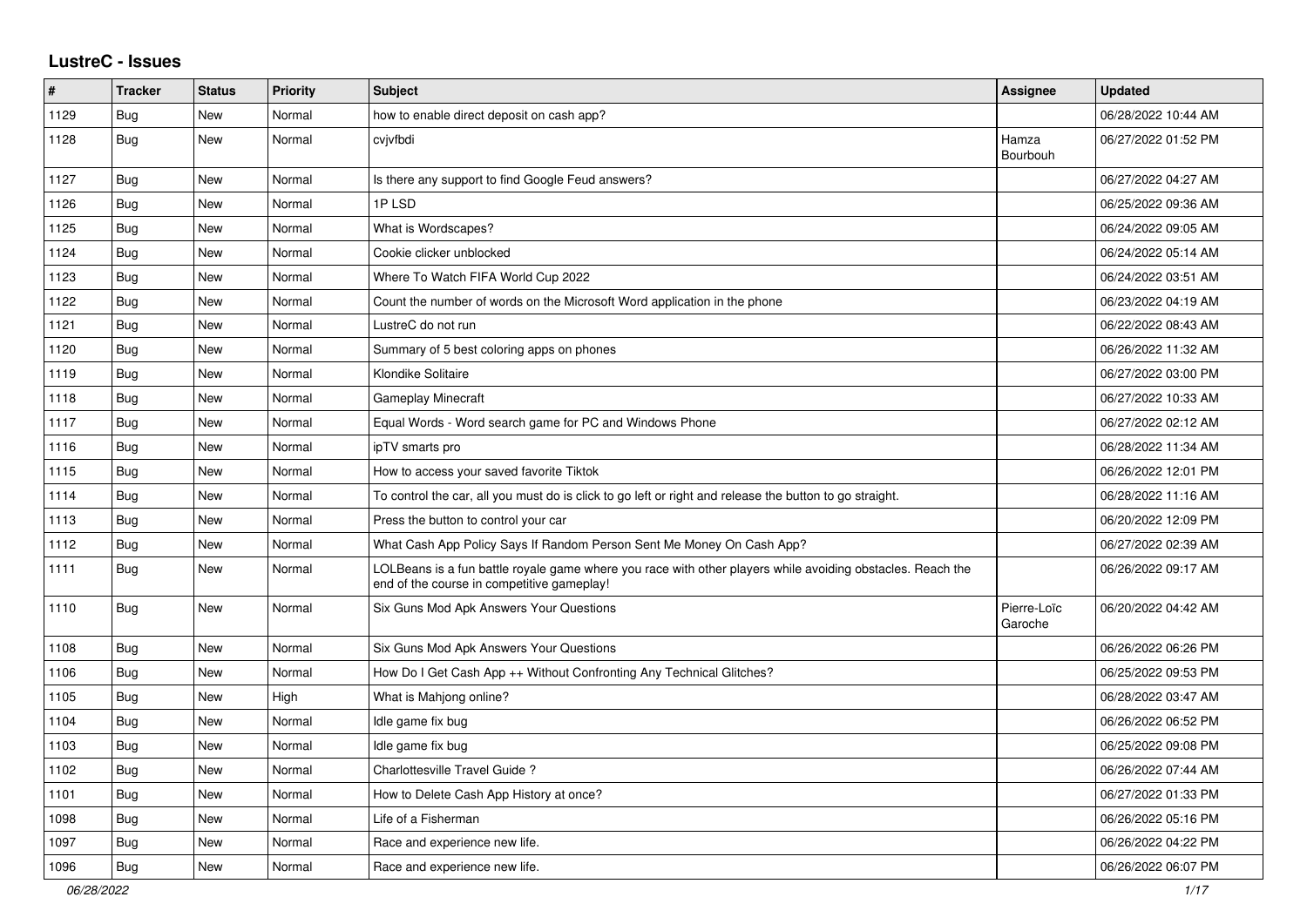| $\vert$ # | <b>Tracker</b> | <b>Status</b> | <b>Priority</b> | <b>Subject</b>                                              | <b>Assignee</b>        | <b>Updated</b>      |
|-----------|----------------|---------------|-----------------|-------------------------------------------------------------|------------------------|---------------------|
| 1094      | Bug            | New           | Normal          | What time does direct deposit hit Cash App?                 |                        | 06/14/2022 03:27 PM |
| 1093      | Bug            | New           | Normal          | Uniswap Exchange                                            | Christophe<br>Garion   | 06/14/2022 11:55 AM |
| 1092      | Bug            | New           | Normal          | Ellison Estate Vineyard                                     |                        | 06/20/2022 12:03 PM |
| 1091      | Bug            | New           | Normal          | Find family fun indoors and outdoors in the Jungfrau Region |                        | 06/14/2022 09:33 AM |
| 1090      | Bug            | New           | Normal          | Pay Someone To Do My Assignment                             |                        | 06/11/2022 03:15 PM |
| 1089      | Bug            | New           | Normal          | Pay Someone To Do My Assignment                             |                        | 06/15/2022 04:44 AM |
| 1088      | Bug            | New           | Normal          | Health And Fitness Tips 2022                                | Pierre-Loïc<br>Garoche | 06/20/2022 06:42 AM |
| 1087      | Bug            | New           | Normal          | How do new writers start out?                               |                        | 06/10/2022 03:25 PM |
| 1086      | Bug            | New           | Immediate       | Composite Engineer                                          | Pierre-Loïc<br>Garoche | 06/10/2022 09:26 AM |
| 1084      | Bug            | New           | Normal          | <b>Trippie Redd</b>                                         |                        | 06/11/2022 09:05 AM |
| 1083      | Bug            | New           | Normal          | coin base review                                            |                        | 06/11/2022 09:13 AM |
| 1082      | Bug            | New           | Normal          | Reset chime bank password without phone number              |                        | 06/15/2022 11:56 AM |
| 1080      | Bug            | New           | Normal          | How to use Math Wallet   Nexo wallet   CoinTiger Exchange   |                        | 06/15/2022 11:56 AM |
| 1079      | Bug            | New           | Normal          | How to get cheap psychology assignment?                     |                        | 06/15/2022 06:00 AM |
| 1078      | Bug            | <b>New</b>    | Normal          | What Bank Is Cash App On Plaid? Find Clarity And Assistance |                        | 06/15/2022 11:56 AM |
| 1077      | Bug            | New           | Normal          | Les excellentes façons d'utiliser ces images                |                        | 06/28/2022 05:32 AM |
| 1076      | <b>Bug</b>     | New           | Normal          | DedicatedHosting4u                                          |                        | 06/11/2022 09:15 AM |
| 1074      | Bug            | New           | Normal          | Dissertation writing help at economical rates!              | Christophe<br>Garion   | 06/06/2022 04:48 PM |
| 1073      | Bug            | New           | Normal          | Cricut Design Space                                         |                        | 06/07/2022 09:34 PM |
| 1072      | Bug            | New           | Normal          | ij.start canon                                              |                        | 06/21/2022 06:56 PM |
| 1071      | Bug            | New           | Normal          | Cinema HD Review - Cinemahdv2.net                           |                        | 06/21/2022 06:54 PM |
| 1069      | Bug            | New           | Normal          | how to get cash app support phone number 24*7 available     |                        | 06/21/2022 08:36 PM |
| 1068      | Bug            | New           | Normal          | 123.hp.com/laserjet                                         |                        | 05/31/2022 12:22 PM |
| 1067      | <b>Bug</b>     | New           | Normal          | Cricut.com/setup                                            |                        | 05/31/2022 12:19 PM |
| 1065      | Bug            | New           | Normal          | The top foreign language training game in 2022              |                        | 06/07/2022 04:05 AM |
| 1064      | <b>Bug</b>     | New           | Normal          | How to delete Cash App history?                             | Pierre-Loïc<br>Garoche | 06/11/2022 10:29 AM |
| 1063      | <b>Bug</b>     | New           | Normal          | 123.hp.com/laserjet                                         |                        | 05/28/2022 12:27 PM |
| 1062      | Bug            | New           | Normal          | Cricut.com/setup                                            |                        | 05/28/2022 12:26 PM |
| 1061      | <b>Bug</b>     | New           | Normal          | Cricut.com/setup                                            |                        | 05/28/2022 12:24 PM |
| 1060      | Bug            | New           | Normal          | How to Use Panda Helper to Speed Up Your iOS                |                        | 05/28/2022 09:12 AM |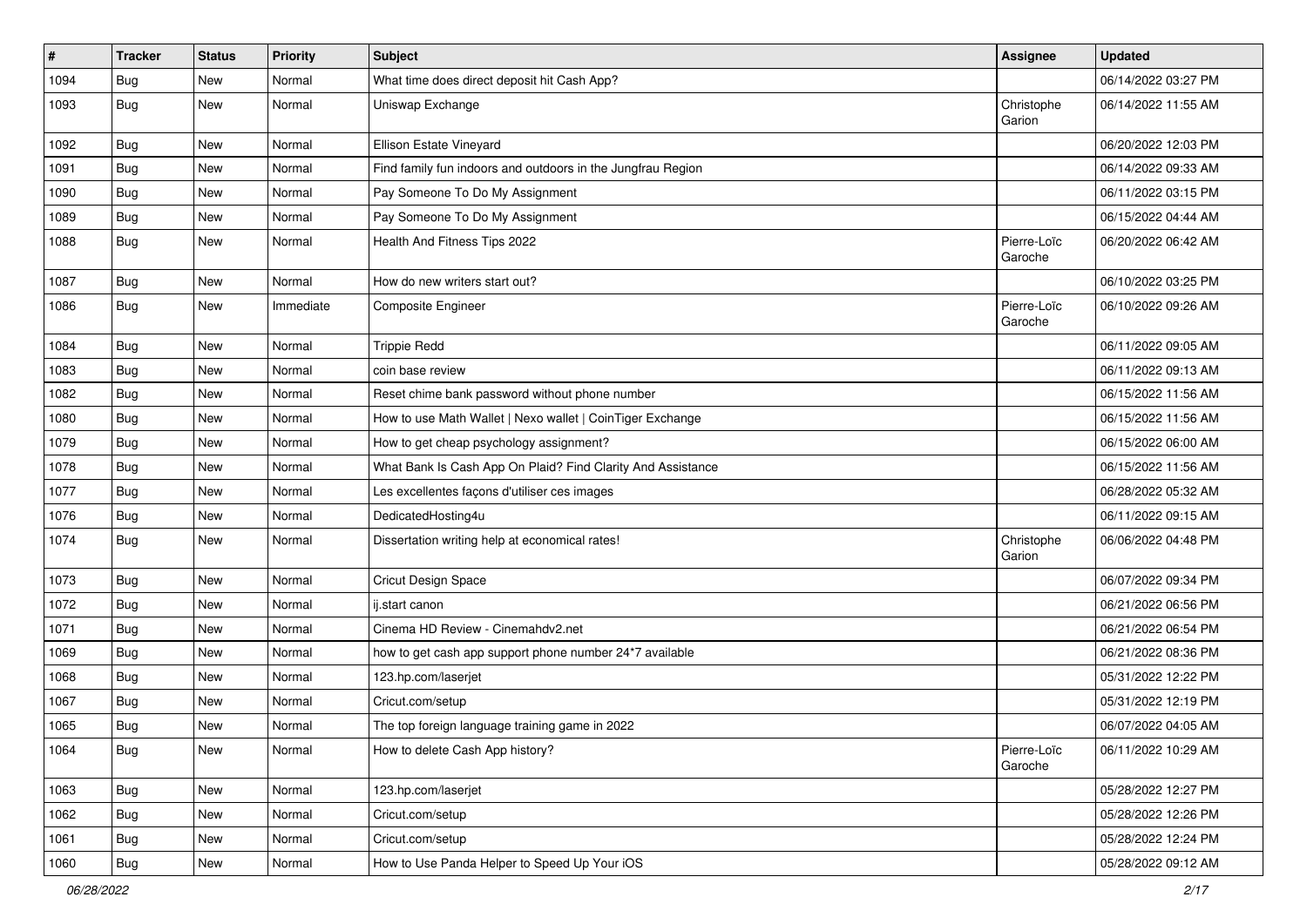| $\vert$ # | <b>Tracker</b> | <b>Status</b> | <b>Priority</b> | <b>Subject</b>                                                           | Assignee               | <b>Updated</b>      |
|-----------|----------------|---------------|-----------------|--------------------------------------------------------------------------|------------------------|---------------------|
| 1059      | Bug            | New           | Normal          | 123.hp.com/laserjet                                                      |                        | 05/28/2022 08:29 AM |
| 1058      | Bug            | New           | Normal          | Cricut.com/setup                                                         |                        | 05/28/2022 08:28 AM |
| 1057      | Bug            | New           | Normal          | <b>CCPlay Education Edition APK</b>                                      |                        | 06/07/2022 04:07 AM |
| 1055      | Bug            | New           | Normal          | seo apk                                                                  | Pierre-Loïc<br>Garoche | 05/27/2022 06:23 AM |
| 1054      | Bug            | New           | Normal          | Apkmodule                                                                | Pierre-Loïc<br>Garoche | 05/26/2022 03:37 PM |
| 1053      | <b>Bug</b>     | New           | Normal          | Game Geometry Dash                                                       |                        | 05/26/2022 11:30 AM |
| 1052      | Bug            | New           | Normal          | Build Now GG is a new battle royale game.                                |                        | 05/26/2022 04:24 AM |
| 1051      | Bug            | New           | Normal          | Dental Supplies USA                                                      |                        | 06/11/2022 09:20 PM |
| 1048      | Bug            | <b>New</b>    | Normal          | So zeigen Sie ein Instagram-Profilbild an und vergrößern es              |                        | 05/25/2022 06:56 AM |
| 1047      | Bug            | New           | Normal          | Opensea                                                                  | Corentin<br>Lauverjat  | 05/24/2022 02:32 PM |
| 1046      | Bug            | New           | Normal          | 123.hp.com/laserjet                                                      |                        | 05/24/2022 10:46 AM |
| 1045      | Bug            | New           | Normal          | Cricut.com/setup                                                         |                        | 05/24/2022 10:45 AM |
| 1044      | <b>Bug</b>     | <b>New</b>    | Normal          | Can I Disapprove If Random Person Sent Me Money On Cash App?             |                        | 05/26/2022 03:51 PM |
| 1043      | Bug            | <b>New</b>    | Normal          | What Is The Right Way To Troubleshoot Cash App Transfer Failed Problems? |                        | 05/25/2022 01:16 PM |
| 1042      | Bug            | New           | Normal          | How to set up direct deposit on cash app?                                |                        | 05/25/2022 01:17 PM |
| 1041      | Bug            | New           | Normal          | Count words in Word on the computer                                      |                        | 05/27/2022 02:16 PM |
| 1040      | Bug            | <b>New</b>    | Normal          | thabet                                                                   |                        | 05/19/2022 08:05 PM |
| 1039      | Bug            | New           | Normal          | How to Get Tickmill Bonuses for Free                                     |                        | 05/26/2022 05:43 PM |
| 1038      | Bug            | New           | Normal          | How to Fix Canon Printer Offline ISsue                                   | Pierre-Loïc<br>Garoche | 05/27/2022 05:25 AM |
| 1036      | Bug            | New           | Normal          | <b>VPS Material</b>                                                      |                        | 05/18/2022 09:34 PM |
| 1035      | Bug            | New           | Normal          | how to relieve spam score                                                | Pierre-Loïc<br>Garoche | 05/18/2022 11:39 AM |
| 1034      | Bug            | <b>New</b>    | Normal          | Download Teaching Feeling For Android                                    |                        | 05/20/2022 09:25 AM |
| 1033      | Bug            | <b>New</b>    | Normal          | The best slope 2 online games to play right now                          |                        | 05/17/2022 10:55 AM |
| 1032      | <b>Bug</b>     | New           | Normal          | How To Play The Wordle Game                                              |                        | 05/17/2022 10:37 AM |
| 1031      | Bug            | New           | Normal          | <b>IAFT Traders Union</b>                                                |                        | 05/16/2022 03:14 PM |
| 1030      | Bug            | New           | Normal          | <b>IAFT Traders Union</b>                                                |                        | 05/16/2022 03:13 PM |
| 1029      | <b>Bug</b>     | New           | Normal          | 5 Reasons Why People Love Coloring Pages?                                |                        | 05/16/2022 11:53 AM |
| 1028      | Bug            | New           | Normal          | The Best Free Online Game to Play with Friends                           |                        | 05/16/2022 05:00 AM |
| 1027      | Bug            | New           | Normal          | Word hurdle: Viral and Fun Online Game                                   |                        | 06/25/2022 06:13 PM |
| 1026      | Bug            | New           | Normal          | New Puzzle Game for All Age - Dordle                                     |                        | 06/25/2022 06:17 PM |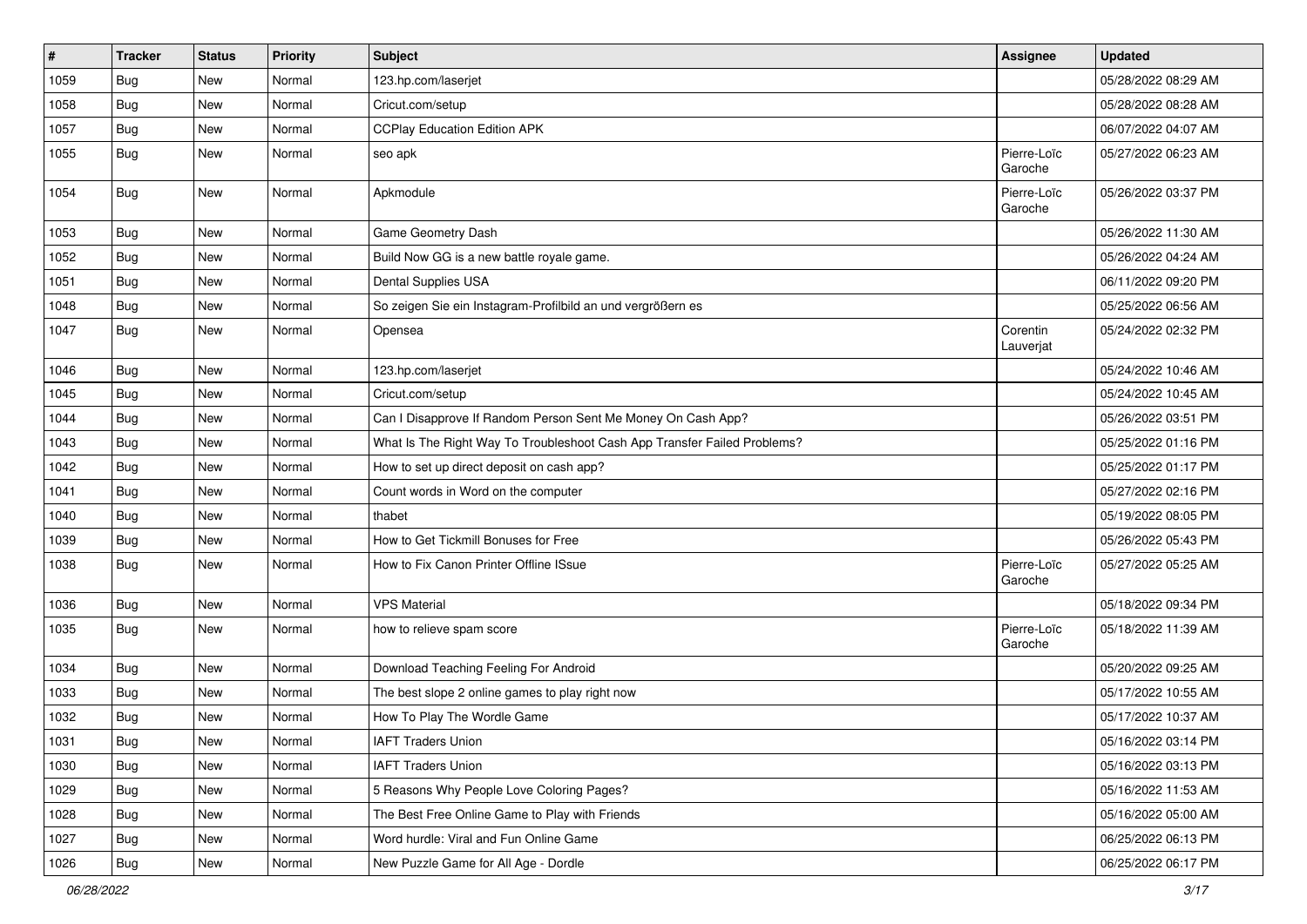| $\vert$ # | <b>Tracker</b> | <b>Status</b> | Priority | <b>Subject</b>                                                                | <b>Assignee</b>        | <b>Updated</b>      |
|-----------|----------------|---------------|----------|-------------------------------------------------------------------------------|------------------------|---------------------|
| 1025      | <b>Bug</b>     | New           | Normal   | how to change the logo in wordpress                                           |                        | 06/25/2022 06:20 PM |
| 1024      | Bug            | New           | Normal   | How to choose the right broker                                                |                        | 06/25/2022 06:23 PM |
| 1023      | Bug            | New           | Normal   | Questions That Are Typically Asked About Trap The Cat                         |                        | 05/14/2022 03:51 AM |
| 1022      | <b>Bug</b>     | New           | Normal   | 123.hp.com/laserjet                                                           |                        | 05/13/2022 01:25 PM |
| 1021      | Bug            | New           | Normal   | Cricut.com/setup                                                              |                        | 05/26/2022 12:21 AM |
| 1020      | Bug            | New           | Normal   | Cricut.com/setup                                                              |                        | 05/13/2022 11:14 AM |
| 1019      | Bug            | New           | Normal   | Cricut.com/setup                                                              |                        | 05/13/2022 11:13 AM |
| 1018      | <b>Bug</b>     | New           | Normal   | So erhalten Sie ein kostenloses Hörbuch                                       |                        | 06/28/2022 10:39 AM |
| 1016      | Bug            | New           | Normal   | Klondike Solitaire                                                            |                        | 05/12/2022 09:03 AM |
| 1015      | Bug            | New           | Normal   | Is it possible to send books for free?                                        |                        | 05/11/2022 04:05 PM |
| 1014      | Bug            | New           | Normal   | how to get chime routing and account number ? chime routing number florida    |                        | 05/11/2022 12:42 PM |
| 1013      | <b>Bug</b>     | New           | Normal   | ij.start canon                                                                |                        | 05/11/2022 11:31 AM |
| 1012      | <b>Bug</b>     | New           | Normal   | Cricut.com/setup                                                              |                        | 05/11/2022 11:30 AM |
| 1011      | Bug            | New           | Normal   | Summary of 10 best coloring apps on phones                                    |                        | 05/11/2022 10:58 AM |
| 1010      | Bug            | New           | Normal   | what are the requirements to borrow money from cash app ? cash app borrow app | Pierre-Loïc<br>Garoche | 05/11/2022 09:29 AM |
| 1009      | Bug            | New           | Normal   | How to change routing number on Cash App?                                     |                        | 05/11/2022 07:13 AM |
| 1008      | Bug            | New           | Normal   | Who was the first black woman to anchor a newscast?                           |                        | 05/10/2022 03:13 PM |
| 1007      | Bug            | New           | Normal   | "ij.start canon                                                               |                        | 05/18/2022 10:40 AM |
| 1006      | Bug            | New           | Normal   | Cricut.com/setup                                                              |                        | 05/10/2022 01:22 PM |
| 1005      | Bug            | New           | High     | Nursing Assignment Help in UK                                                 |                        | 05/13/2022 05:33 PM |
| 1004      | Bug            | New           | Normal   | you get to pinch and drag a man with a very flexible face                     |                        | 05/10/2022 10:59 AM |
| 1003      | <b>Bug</b>     | New           | Normal   | Drift F1 is a drifting car game inspired by F1's tracks.                      | Pierre-Loïc<br>Garoche | 05/10/2022 10:52 AM |
| 1002      | Bug            | New           | Normal   | Chemistry Assignment Help                                                     |                        | 06/04/2022 09:58 AM |
| 1001      | Bug            | New           | Normal   | Venmo Keep Saying Error?                                                      |                        | 06/27/2022 02:20 AM |
| 1000      | <b>Bug</b>     | New           | Normal   | Super easy way to zoom photos and upload to Instagram                         | Christophe<br>Garion   | 05/07/2022 11:06 AM |
| 999       | Bug            | New           | Normal   | Is there a way to find Google Feud answers?                                   |                        | 06/28/2022 01:27 AM |
| 998       | <b>Bug</b>     | New           | Normal   | Is It Hard to Solve Wordle An                                                 |                        | 06/27/2022 12:24 AM |
| 997       | Bug            | New           | Normal   | 123.hp.com/laserjet                                                           |                        | 06/28/2022 09:48 AM |
| 996       | Bug            | New           | Normal   | Cricut.com/setup                                                              |                        | 06/27/2022 07:12 AM |
| 993       | <b>Bug</b>     | New           | Normal   | IO Games Free Online                                                          |                        | 06/26/2022 09:41 AM |
| 992       | Bug            | New           | Normal   | So vergrößern Sie Ihr Instagram-Profilbild                                    |                        | 06/26/2022 11:29 PM |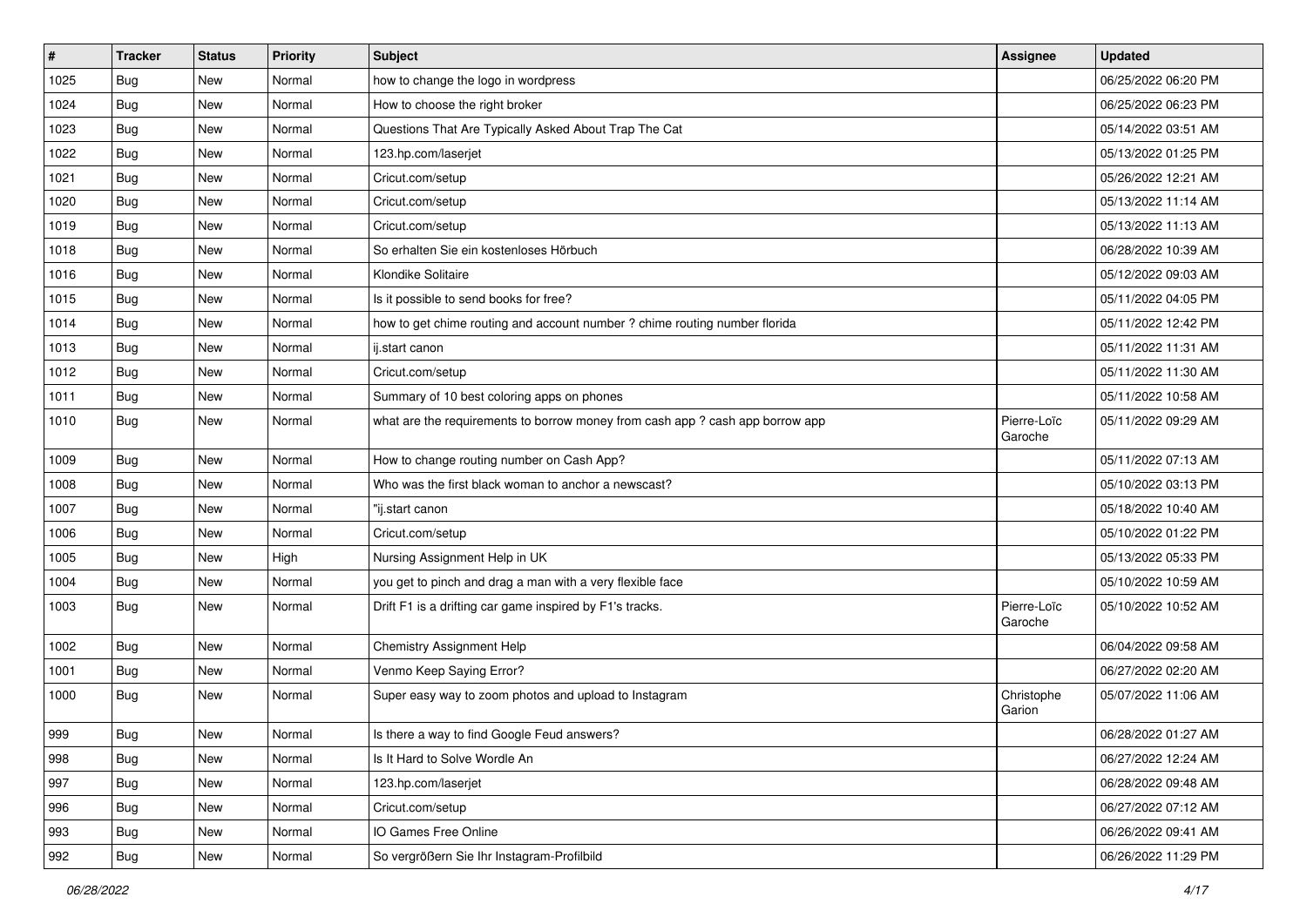| $\vert$ # | <b>Tracker</b> | <b>Status</b> | <b>Priority</b> | <b>Subject</b>                                                                         | <b>Assignee</b>      | <b>Updated</b>      |
|-----------|----------------|---------------|-----------------|----------------------------------------------------------------------------------------|----------------------|---------------------|
| 991       | <b>Bug</b>     | New           | Normal          | <b>MDMA MOLLY</b>                                                                      |                      | 05/03/2022 12:03 AM |
| 990       | Bug            | New           | Normal          | Mushrooms                                                                              |                      | 06/26/2022 05:41 AM |
| 989       | Bug            | New           | Normal          | Barewoods Wax Cigar                                                                    |                      | 06/26/2022 09:19 AM |
| 988       | <b>Bug</b>     | New           | Normal          | <b>Medicinal Mushrooms</b>                                                             |                      | 06/27/2022 09:33 AM |
| 987       | Bug            | New           | Normal          | <b>Medicinal Mushrooms</b>                                                             |                      | 06/27/2022 07:13 PM |
| 986       | Bug            | New           | Normal          | dbhdsvbhdf                                                                             | Christophe<br>Garion | 06/27/2022 04:12 PM |
| 985       | Bug            | <b>New</b>    | Normal          | Find out the vitality of Facebook Phone Number:                                        |                      | 06/27/2022 05:39 AM |
| 984       | Bug            | New           | Normal          | How to disable, permanently delete Twitter account on phone, PC                        |                      | 06/26/2022 08:28 AM |
| 983       | <b>Bug</b>     | New           | Normal          | Finding issue in tekken 3 game?                                                        |                      | 06/28/2022 03:26 AM |
| 982       | Bug            | New           | Normal          | Five sites that let you download free scenarios for your iPhone                        |                      | 05/07/2022 09:34 PM |
| 981       | <b>Bug</b>     | New           | Normal          | VidMate Mod APK                                                                        |                      | 06/28/2022 11:24 AM |
| 980       | Bug            | <b>New</b>    | Normal          | Free Gas Cards for the Unemployed                                                      |                      | 04/28/2022 06:25 AM |
| 979       | <b>Bug</b>     | <b>New</b>    | Normal          | Free Gas Cards for the Unemployed                                                      |                      | 06/25/2022 09:02 PM |
| 978       | Bug            | New           | Normal          | Delamore Lodge is a place to stay.                                                     |                      | 06/27/2022 04:57 AM |
| 977       | Bug            | New           | Normal          | Fans of the Old Country will like this book.                                           |                      | 06/26/2022 05:54 AM |
| 976       | Bug            | New           | Normal          | How to delete the cash app account history right now?                                  | Hamza<br>Bourbouh    | 06/28/2022 11:22 AM |
| 975       | <b>Bug</b>     | New           | Normal          | Payback 2 Mod APK                                                                      |                      | 05/05/2022 10:56 AM |
| 974       | <b>Bug</b>     | <b>New</b>    | Normal          | Watch NCAA Football Live Streaming Free                                                |                      | 06/26/2022 05:33 PM |
| 972       | Bug            | <b>New</b>    | Normal          | How To Borrow Money From The Cash App? Get To Know About The Same                      |                      | 04/25/2022 07:30 AM |
| 971       | Bug            | New           | Normal          | How Do I Check Balance On Cash App Card With Optimum Ease?                             |                      | 06/27/2022 08:16 PM |
| 970       | Bug            | New           | Normal          | The Amount Of Time Does Cash App Direct Deposit Time Take?                             |                      | 06/26/2022 07:32 PM |
| 969       | <b>Bug</b>     | New           | Normal          | Watch NCAA Football Live Match Free                                                    |                      | 06/28/2022 01:31 PM |
| 966       | Bug            | New           | Normal          | How to Download the Filmes                                                             |                      | 06/27/2022 03:25 AM |
| 965       | Bug            | New           | Normal          | Go with cash app customer service to know where I can load my cash app card            |                      | 06/28/2022 04:30 AM |
| 964       | <b>Bug</b>     | New           | Normal          | Can I Fix Cash App Transfer Failed Issues By Adding Sufficient Funds?                  |                      | 06/26/2022 07:21 AM |
| 962       | Bug            | New           | Normal          | Kostenlose Hörbücher                                                                   |                      | 06/26/2022 10:45 PM |
| 961       | Bug            | New           | Normal          | TeaTv is an Android                                                                    |                      | 06/26/2022 02:02 PM |
| 959       | Bug            | New           | Normal          | Get connected with cash app team-How to get money off cash app at walmart without card |                      | 06/27/2022 08:52 AM |
| 958       | Bug            | New           | Normal          | Avail Cash app support service to know Sutton bank cash app number                     |                      | 06/26/2022 08:46 AM |
| 957       | Bug            | New           | Normal          | From Where I Can Get Cheap Writing Services?                                           |                      | 04/20/2022 05:06 AM |
| 956       | <b>Bug</b>     | <b>New</b>    | Normal          | <b>FNF Free Mods Online</b>                                                            |                      | 06/25/2022 09:59 PM |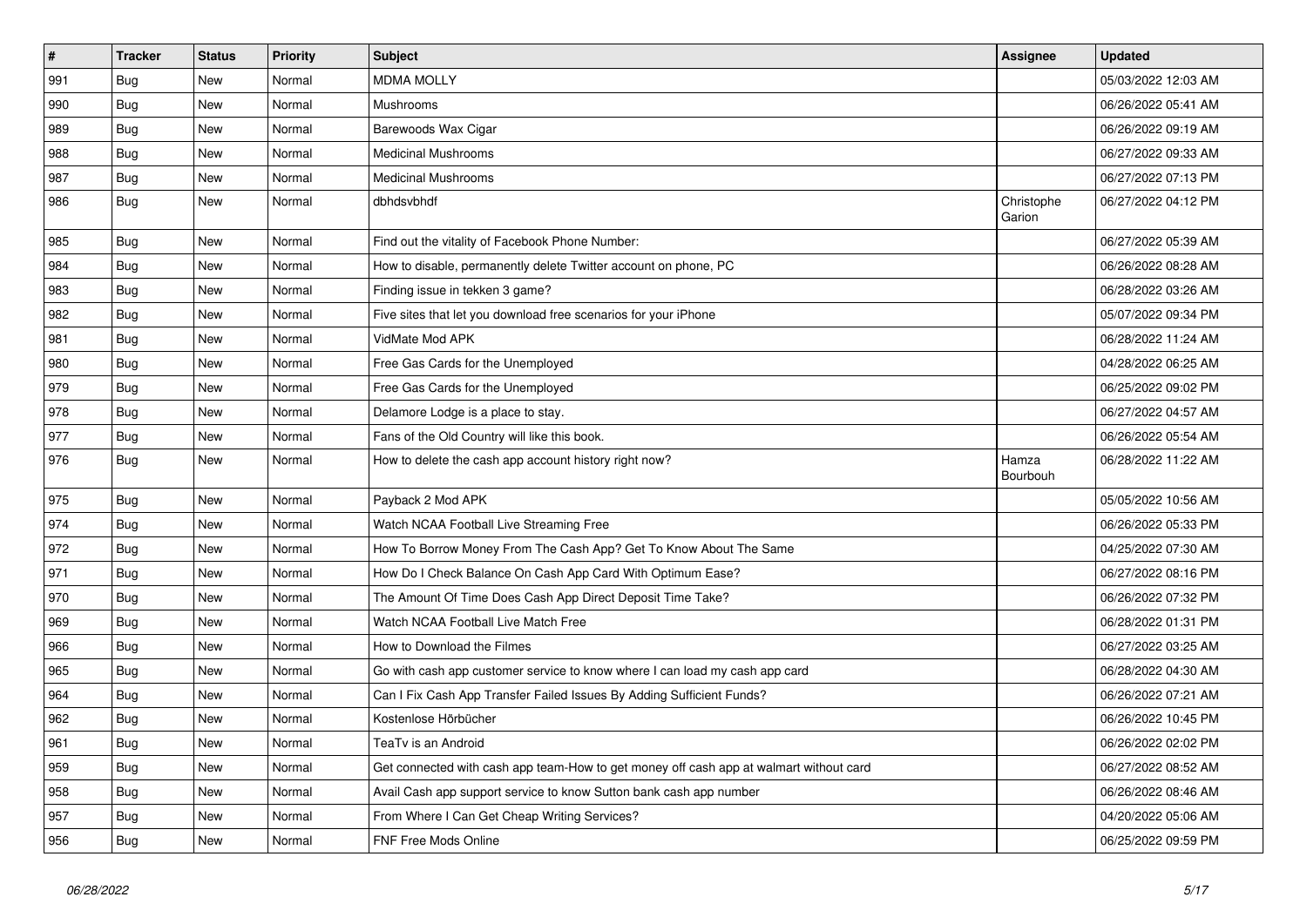| #   | <b>Tracker</b> | <b>Status</b> | Priority | Subject                                                                          | Assignee               | <b>Updated</b>      |
|-----|----------------|---------------|----------|----------------------------------------------------------------------------------|------------------------|---------------------|
| 955 | <b>Bug</b>     | New           | Normal   | How Long Does Verification Take On Cash App If You Apply For The Verification?   | Christophe<br>Garion   | 06/25/2022 10:50 PM |
| 954 | Bug            | <b>New</b>    | Normal   | AZ Screen Recorder Mod                                                           |                        | 06/25/2022 11:24 PM |
| 953 | Bug            | New           | Normal   | Manga Dogs - Read Your Favorite Comics on Your Smartphone                        |                        | 06/27/2022 03:53 PM |
| 952 | Bug            | New           | Normal   | Canon IJ Network Tool                                                            |                        | 06/26/2022 10:35 AM |
| 951 | <b>Bug</b>     | New           | Normal   | Canon.com/ijsetup                                                                |                        | 06/27/2022 07:56 PM |
| 950 | Bug            | New           | Normal   | ij.start canon                                                                   |                        | 06/26/2022 04:35 AM |
| 949 | Bug            | <b>New</b>    | Normal   | <b>Educational Games</b>                                                         |                        | 06/15/2022 09:11 PM |
| 948 | <b>Bug</b>     | New           | Normal   | Canon IJ Network Tool                                                            |                        | 06/27/2022 09:30 PM |
| 947 | <b>Bug</b>     | New           | Normal   | is Disney Now and Disney Plus different?                                         |                        | 04/14/2022 09:53 AM |
| 946 | Bug            | New           | Normal   | What is Plex and Is Plex Legal?                                                  |                        | 06/26/2022 05:23 AM |
| 945 | <b>Bug</b>     | New           | Normal   | TikTok 18 Mod Apk For Your Android                                               |                        | 04/13/2022 09:32 AM |
| 943 | Bug            | <b>New</b>    | Normal   | ij.start canon                                                                   |                        | 04/13/2022 08:52 AM |
| 942 | <b>Bug</b>     | New           | Normal   | Canon IJ Network Tool                                                            |                        | 04/13/2022 08:45 AM |
| 941 | Bug            | New           | Normal   | is Disney Now and Disney Plus different?                                         |                        | 06/26/2022 12:10 PM |
| 940 | <b>Bug</b>     | New           | Normal   | What is Plex and Is Plex Legal?                                                  |                        | 06/26/2022 04:50 PM |
| 939 | <b>Bug</b>     | New           | Normal   | Ability to change sound notifications                                            | Christophe<br>Garion   | 06/27/2022 11:29 PM |
| 938 | Bug            | <b>New</b>    | Normal   | Would you like to have your own ringtone                                         | Christophe<br>Garion   | 06/26/2022 09:54 PM |
| 936 | Bug            | <b>New</b>    | Normal   | Avantages de l'extension AliTools pour faire du shopping sur Aliexpress          | Pierre-Loïc<br>Garoche | 04/12/2022 11:35 AM |
| 935 | <b>Bug</b>     | New           | Normal   | MovieBox Pro Apk - Watch Movies and TV Shows on Your Android Phone               |                        | 06/26/2022 04:11 AM |
| 934 | Bug            | <b>New</b>    | Normal   | MovieBox Pro Apk - Watch Movies and TV Shows on Your Android Phone               |                        | 05/10/2022 11:01 AM |
| 933 | <b>Bug</b>     | New           | Normal   | How Can I Watch Movies on My Mobile Phone                                        |                        | 06/24/2022 12:55 AM |
| 932 | <b>Bug</b>     | New           | Normal   | The best epic, long-playing PC games will consume days of your life.             |                        | 05/15/2022 07:44 PM |
| 930 | <b>Bug</b>     | New           | Normal   | The best free games online                                                       |                        | 04/12/2022 09:05 AM |
| 929 | <b>Bug</b>     | New           | Normal   | Canon IJ Network Tool                                                            |                        | 04/12/2022 08:32 AM |
| 928 | <b>Bug</b>     | <b>New</b>    | Normal   | How Does Sutton Bank Cash App Customer Service Help In Answering Your Questions? |                        | 04/12/2022 11:36 AM |
| 926 | Bug            | New           | Normal   | tavor 7                                                                          |                        | 06/22/2022 05:08 PM |
| 925 | Bug            | New           | Normal   | tavor 7                                                                          |                        | 06/15/2022 03:45 AM |
| 924 | Bug            | New           | Normal   | buy tec 9                                                                        |                        | 04/11/2022 02:54 PM |
| 923 | Bug            | New           | Normal   | frenchies for sale                                                               |                        | 04/11/2022 02:35 PM |
| 922 | <b>Bug</b>     | New           | Normal   | Why Is The Need For Assignment Writing Services?                                 |                        | 06/28/2022 06:59 AM |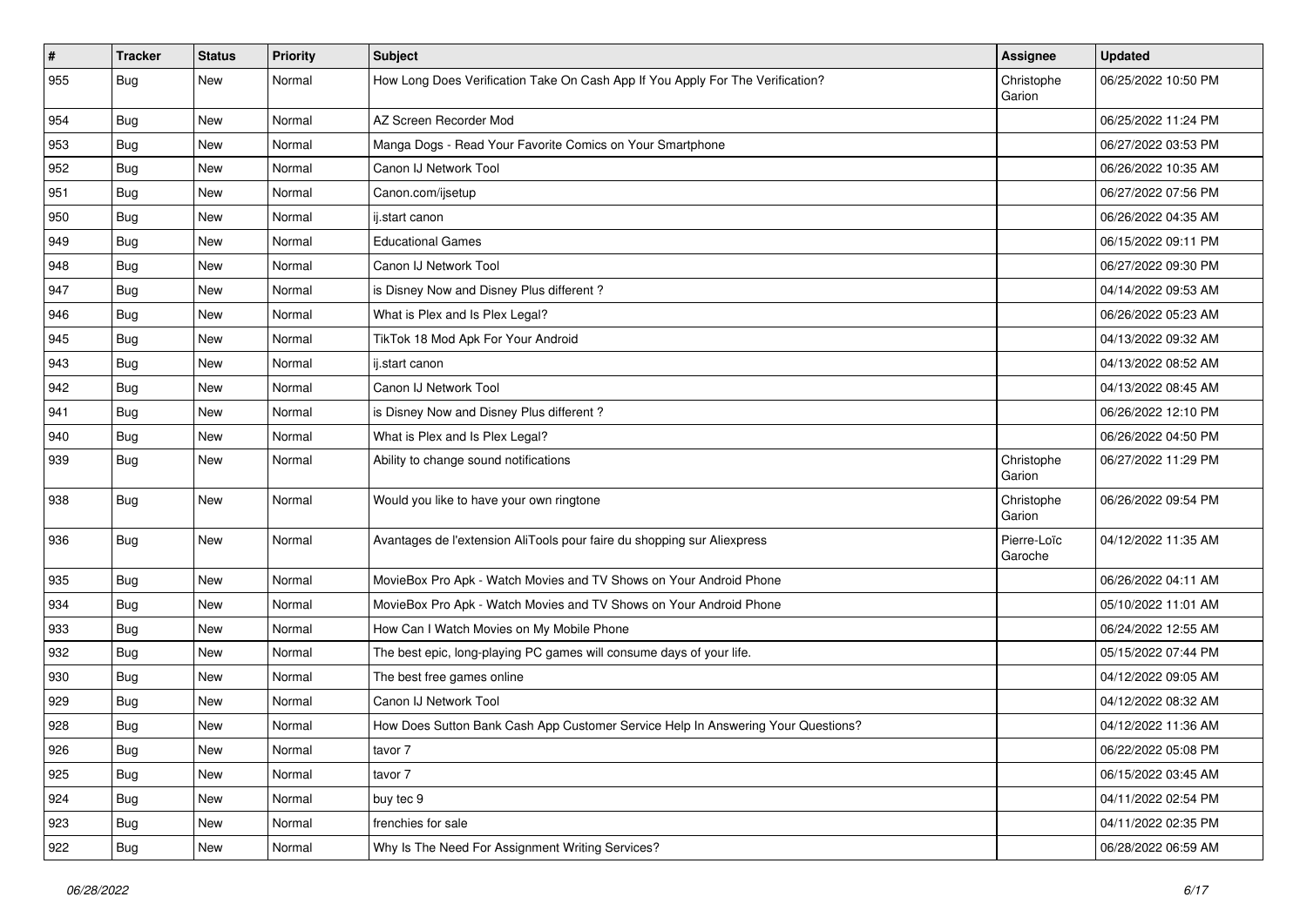| #   | <b>Tracker</b> | <b>Status</b> | Priority | <b>Subject</b>                                                              | Assignee        | <b>Updated</b>      |
|-----|----------------|---------------|----------|-----------------------------------------------------------------------------|-----------------|---------------------|
| 921 | Bug            | New           | Normal   | Canon IJ Network Tool                                                       |                 | 04/11/2022 09:00 AM |
| 920 | <b>Bug</b>     | New           | Normal   | Where I Can Get Essay Writing Services?                                     |                 | 04/11/2022 08:35 AM |
| 918 | <b>Bug</b>     | New           | Normal   | Antivirus for IOS                                                           |                 | 06/16/2022 10:36 PM |
| 917 | <b>Bug</b>     | New           | Normal   | Random Person Sent Me Money on Cash App-find solution?                      |                 | 04/09/2022 12:32 PM |
| 916 | Bug            | <b>New</b>    | Normal   | How long does it take to write a book?                                      |                 | 04/07/2022 12:15 PM |
| 915 | Bug            | New           | Normal   | Finance dissertation writing                                                |                 | 04/07/2022 09:22 AM |
| 914 | <b>Bug</b>     | New           | Normal   | Wordle: how to play fashion games for free?                                 |                 | 04/07/2022 08:30 AM |
| 913 | <b>Bug</b>     | New           | Normal   | Canon IJ Network Tool                                                       |                 | 04/07/2022 06:21 AM |
| 912 | <b>Bug</b>     | New           | Normal   | <b>Cuphead Mobile Game Review</b>                                           |                 | 06/09/2022 10:14 AM |
| 911 | Bug            | <b>New</b>    | Normal   | Aluminum Windows & Doors                                                    |                 | 04/06/2022 08:10 PM |
| 910 | Bug            | New           | Normal   | Each content looks unisize or not formated                                  |                 | 04/06/2022 11:21 AM |
| 909 | Bug            | New           | Normal   | Toca Life World APK                                                         |                 | 04/06/2022 04:52 AM |
| 908 | Bug            | <b>New</b>    | Normal   | Toca Life World APK                                                         |                 | 04/06/2022 03:18 AM |
| 907 | <b>Bug</b>     | <b>New</b>    | Normal   | Canon IJ Network Tool                                                       |                 | 04/04/2022 10:43 AM |
| 906 | <b>Bug</b>     | New           | Normal   | How To Change Cash App From Business To Personal Account For Any Reasons?   |                 | 04/04/2022 09:57 AM |
| 905 | Bug            | New           | Normal   | MINI MILITIA MOD APK                                                        |                 | 05/19/2022 01:54 PM |
| 898 | <b>Bug</b>     | New           | Normal   | Shadow Fight 2 Mod APK                                                      |                 | 04/02/2022 09:17 AM |
| 897 | Bug            | <b>New</b>    | Normal   | Slot Pulsa Pragmatic Play                                                   | Xavier Thirioux | 04/01/2022 12:08 PM |
| 895 | <b>Bug</b>     | New           | Normal   | Cash App Scams                                                              |                 | 06/18/2022 02:36 PM |
| 893 | Bug            | New           | Normal   | klingeltone                                                                 |                 | 04/13/2022 11:06 AM |
| 892 | <b>Bug</b>     | New           | Normal   | Good game                                                                   |                 | 04/01/2022 09:15 AM |
| 891 | Bug            | New           | Normal   | The most interesting game today, have you tried it?                         |                 | 04/01/2022 09:17 AM |
| 889 | Bug            | <b>New</b>    | Normal   | What is Plex and how it's work?                                             |                 | 04/01/2022 09:14 AM |
| 888 | Bug            | New           | Normal   | Is the Fox News Channel on Roku free?                                       |                 | 04/25/2022 08:04 AM |
| 887 | <b>Bug</b>     | New           | Normal   | What is Plex and how it's work?                                             |                 | 04/01/2022 09:16 AM |
| 886 | Bug            | New           | Normal   | Is the Fox News Channel on Roku free?                                       |                 | 06/28/2022 08:29 AM |
| 885 | <b>Bug</b>     | New           | Normal   | How to Install the Tele Latino App For Android                              |                 | 03/28/2022 04:10 AM |
| 884 | <b>Bug</b>     | New           | Normal   | Why do Subway Surfers popular                                               |                 | 04/01/2022 09:16 AM |
| 883 | <b>Bug</b>     | New           | Normal   | Langweilen Sie sich jemals bei der gleichen alten Schriftart auf Instagram? |                 | 04/01/2022 09:16 AM |
| 882 | Bug            | New           | Normal   | How to change bank account on cash app?                                     |                 | 04/01/2022 09:16 AM |
| 880 | Bug            | New           | Normal   | Why do Subway Surfers popular                                               |                 | 04/01/2022 09:16 AM |
| 878 | <b>Bug</b>     | New           | Normal   | Wie ist instazoom hilfreich beim Herunterladen von Instagram-Profilbildern  |                 | 04/08/2022 09:28 PM |
| 876 | Bug            | New           | Normal   | Download Full-Size Profile Pictures of Your Favorite Users With InstaDP     |                 | 04/01/2022 09:12 AM |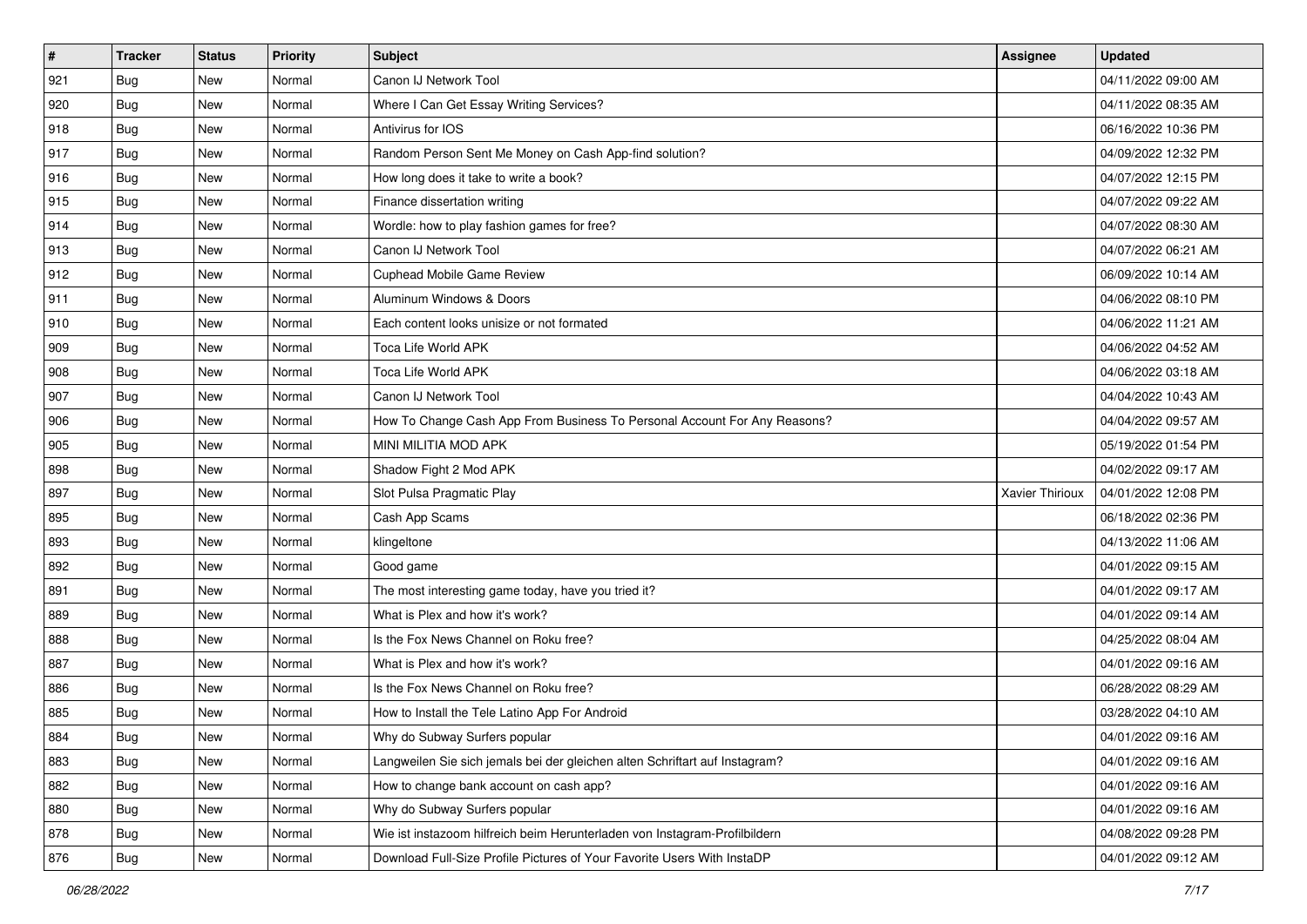| $\vert$ # | <b>Tracker</b> | <b>Status</b> | Priority | Subject                                                                          | <b>Assignee</b>        | <b>Updated</b>      |
|-----------|----------------|---------------|----------|----------------------------------------------------------------------------------|------------------------|---------------------|
| 875       | <b>Bug</b>     | New           | Normal   | Red ball game                                                                    |                        | 04/01/2022 09:15 AM |
| 874       | <b>Bug</b>     | <b>New</b>    | Normal   | Cómo descargar Minecraft Apk                                                     |                        | 06/26/2022 08:01 AM |
| 873       | Bug            | New           | Normal   | Klingeltöne mp3                                                                  |                        | 04/13/2022 11:03 AM |
| 872       | Bug            | New           | Normal   | Poppy Playtime Horror Game Free                                                  |                        | 04/01/2022 09:11 AM |
| 870       | <b>Bug</b>     | New           | Normal   | Mahjong Solitaire                                                                |                        | 04/01/2022 09:12 AM |
| 869       | <b>Bug</b>     | New           | Normal   | Sonnerie Post Malone 2022                                                        |                        | 04/13/2022 11:05 AM |
| 867       | Bug            | New           | Low      | cheap Yeezys                                                                     | Pierre-Loïc<br>Garoche | 04/01/2022 09:12 AM |
| 865       | Bug            | New           | Normal   | Canon IJ Printer Utility                                                         |                        | 05/18/2022 07:24 PM |
| 864       | Bug            | New           | Normal   | Canon IJ Network Tool                                                            |                        | 04/01/2022 09:14 AM |
| 863       | <b>Bug</b>     | New           | Normal   | Canon IJ Network Tool                                                            |                        | 04/01/2022 09:12 AM |
| 862       | Bug            | New           | Normal   | none                                                                             |                        | 04/01/2022 09:11 AM |
| 860       | Bug            | New           | Normal   | pokemon guide                                                                    | Pierre-Loïc<br>Garoche | 06/18/2022 08:18 PM |
| 859       | Bug            | New           | Normal   | Canon IJ Network Tool                                                            |                        | 04/01/2022 09:13 AM |
| 858       | Bug            | <b>New</b>    | Normal   | opourid                                                                          | Christophe<br>Garion   | 04/01/2022 09:13 AM |
| 857       | Bug            | New           | Normal   | Welcome to the world of classic retro games                                      |                        | 04/01/2022 09:13 AM |
| 856       | <b>Bug</b>     | New           | Normal   | Online Classes Assistance Help For Student                                       |                        | 04/01/2022 09:13 AM |
| 855       | Bug            | New           | Normal   | Online Classes Assistance Help For Student                                       |                        | 04/01/2022 09:13 AM |
| 854       | Bug            | New           | Normal   | How To Resolve Password Problems Through Facebook Customer Service?              |                        | 04/09/2022 06:11 PM |
| 853       | Bug            | New           | Normal   | what is dr laser                                                                 |                        | 04/01/2022 09:13 AM |
| 852       | <b>Bug</b>     | New           | Normal   | How to cancel your French Bee flight within 24 hours?                            |                        | 04/01/2022 09:13 AM |
| 851       | Bug            | New           | Normal   | Laden Sie den kostenlosen MP3-Klingelton für Ihr Mobiltelefon herunter           |                        | 04/01/2022 09:14 AM |
| 850       | Bug            | <b>New</b>    | Normal   | Puppy Playtime APK Android                                                       |                        | 04/01/2022 09:14 AM |
| 849       | <b>Bug</b>     | New           | Normal   | FutEmax App Apk - Watch Soccer, Fantasy Football, And More On Your Mobile Device |                        | 04/01/2022 09:04 AM |
| 844       | Bug            | <b>New</b>    | Normal   | To know Chime Routing Number call on the helpline number                         |                        | 04/01/2022 08:58 AM |
| 843       | <b>Bug</b>     | New           | Normal   | Canon IJ Network Tool                                                            |                        | 04/01/2022 08:58 AM |
| 842       | <b>Bug</b>     | New           | Normal   | Join the fun game                                                                |                        | 04/01/2022 08:58 AM |
| 841       | Bug            | <b>New</b>    | Normal   | How do I activate FOX NOW?                                                       |                        | 04/01/2022 08:58 AM |
| 840       | <b>Bug</b>     | New           | Normal   | Is Tubi really free and legal?                                                   |                        | 04/01/2022 08:58 AM |
| 839       | Bug            | New           | Normal   | How do I activate FOX NOW?                                                       |                        | 04/01/2022 08:58 AM |
| 838       | Bug            | New           | Normal   | Celebrity Hunter Mod apk - Como instalá-lo                                       |                        | 04/01/2022 08:58 AM |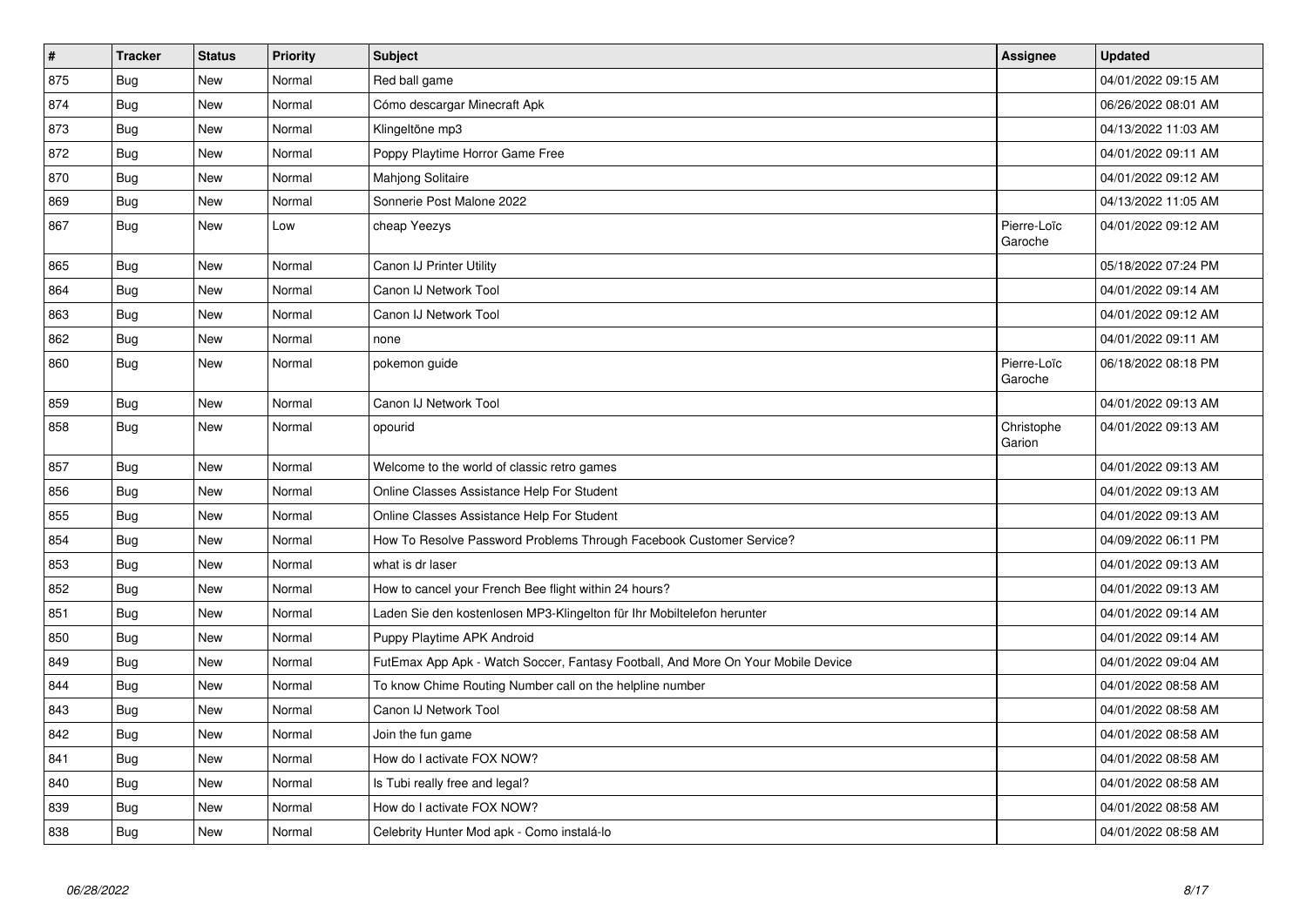| $\vert$ # | <b>Tracker</b> | <b>Status</b> | <b>Priority</b> | <b>Subject</b>                                                | Assignee               | <b>Updated</b>      |
|-----------|----------------|---------------|-----------------|---------------------------------------------------------------|------------------------|---------------------|
| 837       | <b>Bug</b>     | New           | Normal          | To Create An Instagram Story                                  | Pierre-Loïc<br>Garoche | 04/01/2022 08:58 AM |
| 836       | Bug            | <b>New</b>    | Normal          | What Is The Required Amount To Pay As Cash App Clearance Fee? |                        | 04/01/2022 09:00 AM |
| 835       | Bug            | New           | Normal          | Build your strong army with Taming io                         |                        | 04/01/2022 08:59 AM |
| 834       | Bug            | <b>New</b>    | Normal          | Grasp the secret to relieve stress and fatigue                |                        | 04/01/2022 08:57 AM |
| 833       | Bug            | <b>New</b>    | Normal          | Does Direct Deposit Hit Chime- seek Chime Customer Service    |                        | 04/01/2022 08:59 AM |
| 832       | Bug            | New           | Normal          | Choque Royale Mod Apk                                         |                        | 04/01/2022 08:59 AM |
| 831       | Bug            | <b>New</b>    | Normal          | Build and shoot                                               |                        | 05/29/2022 04:47 PM |
| 830       | Bug            | New           | Normal          | Poppy Playtime APK                                            |                        | 06/27/2022 10:31 PM |
| 829       | Bug            | New           | Normal          | Write My Dissertation For Me UK                               | Pierre-Loïc<br>Garoche | 06/26/2022 04:13 AM |
| 828       | Bug            | <b>New</b>    | Normal          | Nursery management                                            |                        | 06/28/2022 12:10 PM |
| 827       | Bug            | New           | Normal          | Come To Know The Required Steps To Unlock Cash App Account    |                        | 04/01/2022 08:59 AM |
| 826       | Bug            | <b>New</b>    | Normal          | How to Dowload MXL TV Premium                                 |                        | 05/26/2022 03:34 PM |
| 825       | Bug            | New           | Normal          | Lucky Patcher Download                                        |                        | 06/26/2022 06:09 PM |
| 822       | Bug            | <b>New</b>    | Normal          | Dowload Your Boyfriend Game                                   |                        | 06/28/2022 04:56 AM |
| 821       | Bug            | New           | Normal          | Nicoo - A Review of the Popular Battle Royale Game            |                        | 06/28/2022 08:30 AM |
| 820       | Bug            | <b>New</b>    | Normal          | Metal Slug Apk para Android                                   |                        | 06/28/2022 11:01 AM |
| 819       | Bug            | New           | Normal          | Metal Slug Apk para Android                                   |                        | 06/27/2022 09:35 AM |
| 818       | Bug            | New           | Normal          | Have you ever played a basketball game?                       | Corentin<br>Lauverjat  | 04/01/2022 08:55 AM |
| 817       | <b>Bug</b>     | <b>New</b>    | Normal          | Pacman 30th Anniversary                                       |                        | 06/28/2022 09:20 AM |
| 816       | <b>Bug</b>     | <b>New</b>    | Normal          | Play Scribble io fun with everyone                            |                        | 06/28/2022 12:09 AM |
| 815       | Bug            | <b>New</b>    | Normal          | how do i call cash app customer service                       | Xavier Thirioux        | 06/28/2022 01:04 PM |
| 814       | Bug            | New           | Normal          | Stage Fright Cure                                             | Pierre-Loïc<br>Garoche | 06/28/2022 12:31 AM |
| 811       | Bug            | <b>New</b>    | Normal          | Canon IJ Network Tool                                         |                        | 06/28/2022 06:12 AM |
| 809       | Bug            | New           | Normal          | Smash Karts - immerse yourself in the exciting race           |                        | 06/28/2022 09:57 AM |
| 808       | <b>Bug</b>     | New           | Normal          | Sinnvolle Guten-Morgen-Grüße                                  |                        | 06/28/2022 09:47 AM |
| 807       | <b>Bug</b>     | New           | Normal          | 1v1Battle is a strategic action 'Build and shoot' game        |                        | 06/27/2022 06:52 AM |
| 805       | <b>Bug</b>     | New           | Normal          | Ketamine Online Store                                         | Christophe<br>Garion   | 06/27/2022 05:01 AM |
| 804       | Bug            | <b>New</b>    | Normal          | Review                                                        |                        | 06/27/2022 08:38 PM |
| 802       | <b>Bug</b>     | <b>New</b>    | Normal          | Who Is an ETL Engineer                                        |                        | 06/28/2022 02:03 AM |
| 801       | Bug            | New           | Normal          | Who Is an ETL Engineer                                        |                        | 06/27/2022 12:25 PM |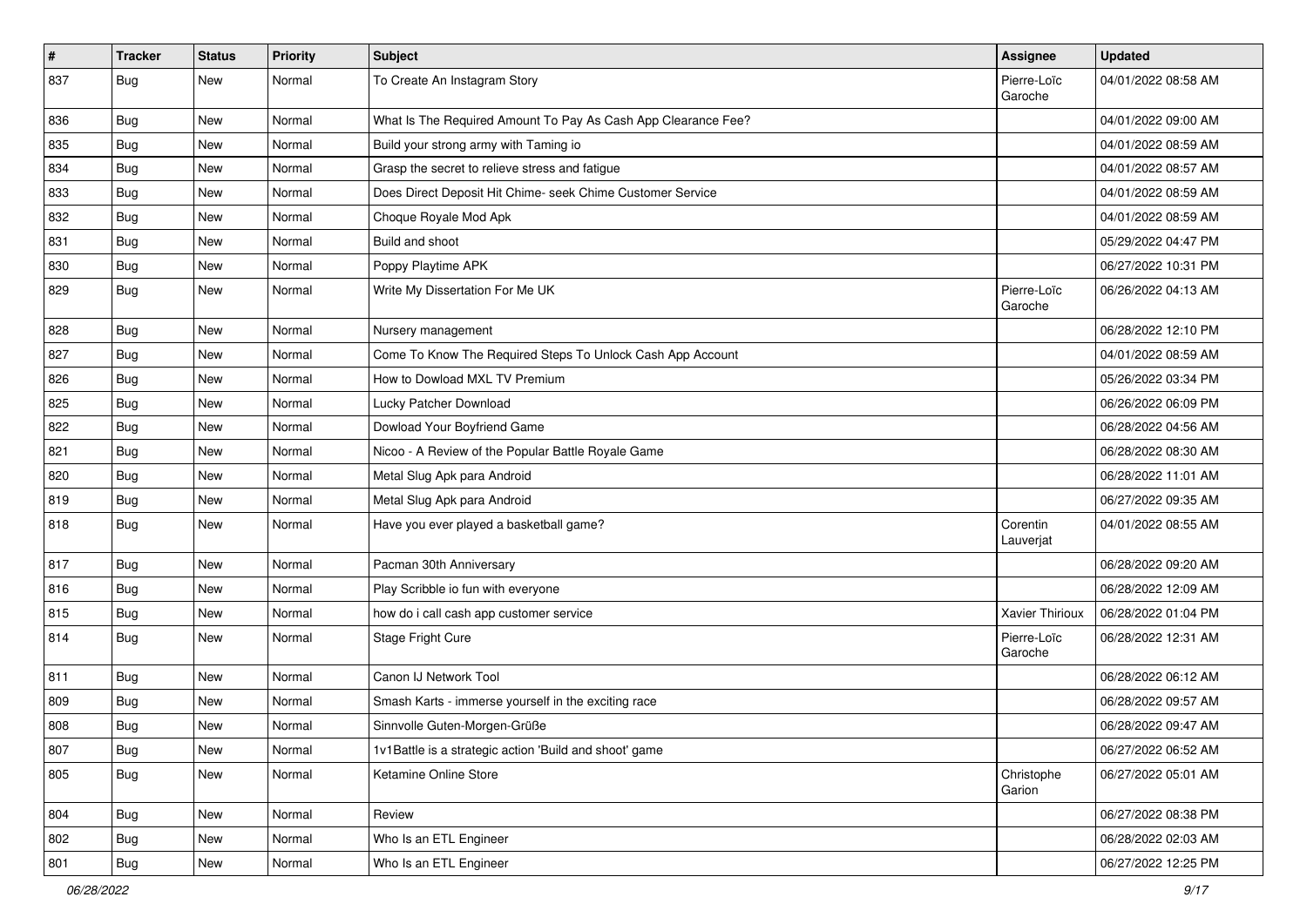| $\vert$ # | <b>Tracker</b> | <b>Status</b> | Priority | <b>Subject</b>                                                                | Assignee               | <b>Updated</b>      |
|-----------|----------------|---------------|----------|-------------------------------------------------------------------------------|------------------------|---------------------|
| 800       | Bug            | New           | Normal   | Who Is an ETL Engineer                                                        |                        | 06/28/2022 08:48 AM |
| 799       | Bug            | New           | Normal   | Who Is an ETL Engineer                                                        |                        | 06/28/2022 02:51 AM |
| 798       | Bug            | <b>New</b>    | Normal   | Who Is an ETL Engineer                                                        |                        | 06/27/2022 09:48 AM |
| 797       | Bug            | New           | Normal   | Psychedelic                                                                   | Christophe<br>Garion   | 06/27/2022 06:07 AM |
| 796       | Bug            | <b>New</b>    | Normal   | How Does Cash App ++ actually work and What is the process of it              |                        | 06/22/2022 07:03 AM |
| 795       | <b>Bug</b>     | New           | Normal   | Drift Boss - Exciting Race                                                    |                        | 06/26/2022 06:32 PM |
| 792       | Bug            | <b>New</b>    | Normal   | What is Google Camera Mod?                                                    |                        | 06/27/2022 10:20 AM |
| 791       | Bug            | <b>New</b>    | Normal   | Samsnung TV Plus is not working                                               |                        | 04/01/2022 09:03 AM |
| 790       | <b>Bug</b>     | <b>New</b>    | Normal   | My app                                                                        |                        | 04/01/2022 09:03 AM |
| 789       | Bug            | <b>New</b>    | Normal   | Full version                                                                  |                        | 06/28/2022 01:58 PM |
| 788       | <b>Bug</b>     | New           | Normal   | Intro Maker Mod APK                                                           |                        | 06/28/2022 04:21 AM |
| 787       | <b>Bug</b>     | <b>New</b>    | Normal   | Assured Assignment Help                                                       |                        | 06/27/2022 05:19 PM |
| 786       | <b>Bug</b>     | New           | Normal   | Best Assignment Help in Australia & UK                                        |                        | 06/21/2022 09:28 PM |
| 785       | Bug            | <b>New</b>    | Normal   | How To Get Money Off Cash App Without Card Or With A Card?                    |                        | 06/28/2022 11:35 AM |
| 784       | Bug            | New           | Normal   | How To Add Money On Cash App Card And Check The Funds?                        |                        | 06/28/2022 12:36 PM |
| 783       | Bug            | New           | Normal   | How Do I Determine The Reasons And Solutions To Fix Cash App Transfer Failed? |                        | 06/27/2022 08:58 PM |
| 782       | Bug            | <b>New</b>    | Normal   | Comment faire une sonnerie téléphonique                                       |                        | 06/27/2022 11:56 PM |
| 781       | Bug            | <b>New</b>    | Normal   | Free Whatsapp Group to Join                                                   |                        | 06/28/2022 11:48 AM |
| 780       | Bug            | New           | Normal   | <b>Best Whatsapp Modified APKs</b>                                            | Pierre-Loïc<br>Garoche | 06/27/2022 05:38 AM |
| 777       | Bug            | <b>New</b>    | Normal   | Obtain driving instructions using Google Maps.                                |                        | 06/27/2022 09:05 PM |
| 776       | Bug            | <b>New</b>    | Normal   | Wibargain                                                                     |                        | 06/28/2022 01:57 PM |
| 775       | Bug            | New           | Normal   | cash app                                                                      |                        | 02/14/2022 08:20 AM |
| 774       | Bug            | New           | Normal   | Follow proper initiatives                                                     |                        | 06/27/2022 07:54 PM |
| 773       | Bug            | <b>New</b>    | Normal   | Spades - Play online free                                                     |                        | 06/28/2022 12:26 PM |
| 772       | <b>Bug</b>     | New           | Normal   | united airlines baggage policy                                                |                        | 06/27/2022 10:53 PM |
| 771       | Bug            | <b>New</b>    | Normal   | united airlines baggage policy                                                |                        | 06/26/2022 07:19 AM |
| 770       | Bug            | New           | Normal   | Canon IJ Network Tool                                                         |                        | 06/27/2022 11:57 AM |
| 769       | Bug            | New           | Normal   | check my cash app                                                             |                        | 06/26/2022 08:33 PM |
| 768       | Bug            | <b>New</b>    | Normal   | Where can you buy best jackets online?                                        |                        | 06/26/2022 01:50 PM |
| 767       | <b>Bug</b>     | New           | Normal   | apkmod                                                                        |                        | 06/28/2022 01:24 AM |
| 766       | Bug            | New           | Normal   | Pobreflix Mod APK Review                                                      |                        | 06/28/2022 08:56 AM |
| 765       | Bug            | New           | Normal   | Follow proper initiatives to check my cash app                                |                        | 06/25/2022 10:08 AM |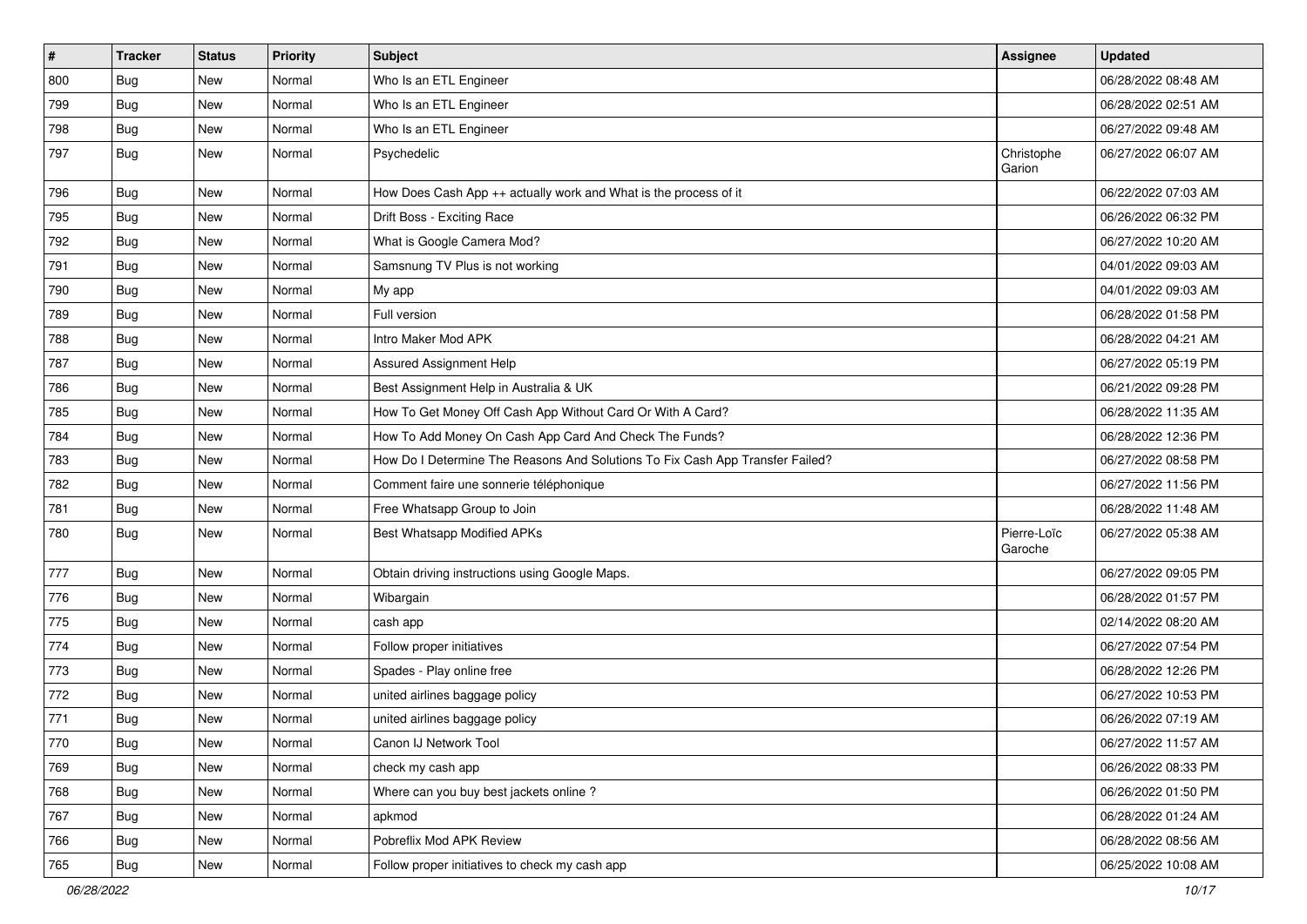| $\vert$ # | <b>Tracker</b> | <b>Status</b> | <b>Priority</b> | <b>Subject</b>                                                                                      | Assignee               | <b>Updated</b>      |
|-----------|----------------|---------------|-----------------|-----------------------------------------------------------------------------------------------------|------------------------|---------------------|
| 764       | Bug            | <b>New</b>    | Normal          | What is available to see what I can watch HBO Max?                                                  |                        | 06/28/2022 03:59 AM |
| 763       | Bug            | <b>New</b>    | High            | How to Make a Ringtone on Your iPhone                                                               |                        | 06/27/2022 04:16 PM |
| 762       | Bug            | <b>New</b>    | Normal          | How To Add Money To A Cash App Card If Struggling With Low Amount?                                  |                        | 06/27/2022 09:58 PM |
| 761       | Bug            | <b>New</b>    | Normal          | What is it about basketball that makes it so popular in the United States?                          | Corentin<br>Lauverjat  | 06/27/2022 08:40 PM |
| 760       | Bug            | <b>New</b>    | Normal          | apkmod                                                                                              |                        | 06/27/2022 04:13 PM |
| 759       | Bug            | <b>New</b>    | Normal          | Canon IJ Network Tool                                                                               | Pierre-Loïc<br>Garoche | 06/28/2022 01:57 PM |
| 758       | Bug            | <b>New</b>    | Normal          | How Do I Study Consistently For Hours?                                                              |                        | 06/27/2022 12:49 AM |
| 757       | Bug            | New           | Normal          | Why Is Issue of Car Maintenance so Famous for the Consumers?                                        |                        | 04/01/2022 09:01 AM |
| 754       | <b>Bug</b>     | New           | Normal          | Cómo descargar tonos gratis de teléfono celular                                                     |                        | 06/26/2022 01:56 PM |
| 753       | <b>Bug</b>     | <b>New</b>    | Normal          | onlineessaygrader                                                                                   |                        | 06/28/2022 05:55 AM |
| 752       | <b>Bug</b>     | <b>New</b>    | Normal          | Plagerism checker                                                                                   |                        | 06/26/2022 06:33 PM |
| 750       | Bug            | <b>New</b>    | Normal          | Create a Report Template                                                                            |                        | 06/26/2022 04:27 PM |
| 749       | Bug            | <b>New</b>    | Normal          | The Best Bubble Shooter Game for Android                                                            |                        | 06/26/2022 12:12 PM |
| 748       | Bug            | <b>New</b>    | Normal          | Il y a quelques façons d'obtenir des sonneries gratuites pour votre iPhone                          |                        | 06/26/2022 11:24 PM |
| 747       | Bug            | <b>New</b>    | Normal          | How to Install Tyflex Plus on Your Android Device                                                   |                        | 06/26/2022 08:16 AM |
| 744       | Bug            | <b>New</b>    | Normal          | <b>Pixel Survive</b>                                                                                |                        | 06/28/2022 05:13 AM |
| 743       | Bug            | <b>New</b>    | Normal          | They promote 'pixel art' contests and a 'game jam' related to the work and figure of Carlos Casares |                        | 06/28/2022 12:04 PM |
| 742       | Bug            | <b>New</b>    | Normal          | How Long Does Cash App Support Take To Respond For A Better Support?                                |                        | 06/25/2022 11:00 PM |
| 741       | Bug            | <b>New</b>    | Normal          | <b>Blockchain Technology Solutions</b>                                                              |                        | 06/26/2022 02:19 AM |
| 739       | Bug            | <b>New</b>    | Normal          | law dissertation help                                                                               |                        | 06/27/2022 06:12 PM |
| 738       | Bug            | <b>New</b>    | Normal          | How Much Amount Do I Get Using The Referral Code For Cash App?                                      |                        | 06/27/2022 03:58 PM |
| 737       | Bug            | <b>New</b>    | Normal          | How Do I Talk To A Live Person At Facebook If Anything Is Doubtful?                                 |                        | 06/27/2022 09:59 PM |
| 736       | Bug            | <b>New</b>    | Normal          | Want to Edit in My Website (transfer-factor.net) Unfortunately, Unable to Edit It                   |                        | 06/24/2022 07:32 AM |
| 735       | Bug            | <b>New</b>    | Normal          | A quick fix of how to get money back from cash app stocks                                           |                        | 06/28/2022 03:12 AM |
| 734       | Bug            | New           | Normal          | DR. STRANGE: Multiverse of Scheduling Madness!                                                      |                        | 06/28/2022 07:07 AM |
| 733       | Bug            | <b>New</b>    | Normal          | How does one go about getting a book deal?                                                          |                        | 04/01/2022 09:33 AM |
| 732       | Bug            | New           | Normal          | Get rectifications steps about why cash app transfer failed                                         |                        | 06/26/2022 03:28 PM |
| 731       | Bug            | <b>New</b>    | Normal          | Avail Of Cash App Customer Service If Unable To Down Cash App Mobile App?                           |                        | 06/25/2022 08:36 PM |
| 730       | Bug            | <b>New</b>    | Normal          | Canon IJ Network Tool                                                                               |                        | 06/26/2022 05:51 PM |
| 729       | Bug            | <b>New</b>    | Normal          | Canon IJ Network Tool                                                                               |                        | 06/28/2022 01:10 PM |
| 728       | <b>Bug</b>     | <b>New</b>    | Normal          | Will Cash App refund money if scammed? Hitches With Optimum Ease                                    |                        | 06/26/2022 06:15 AM |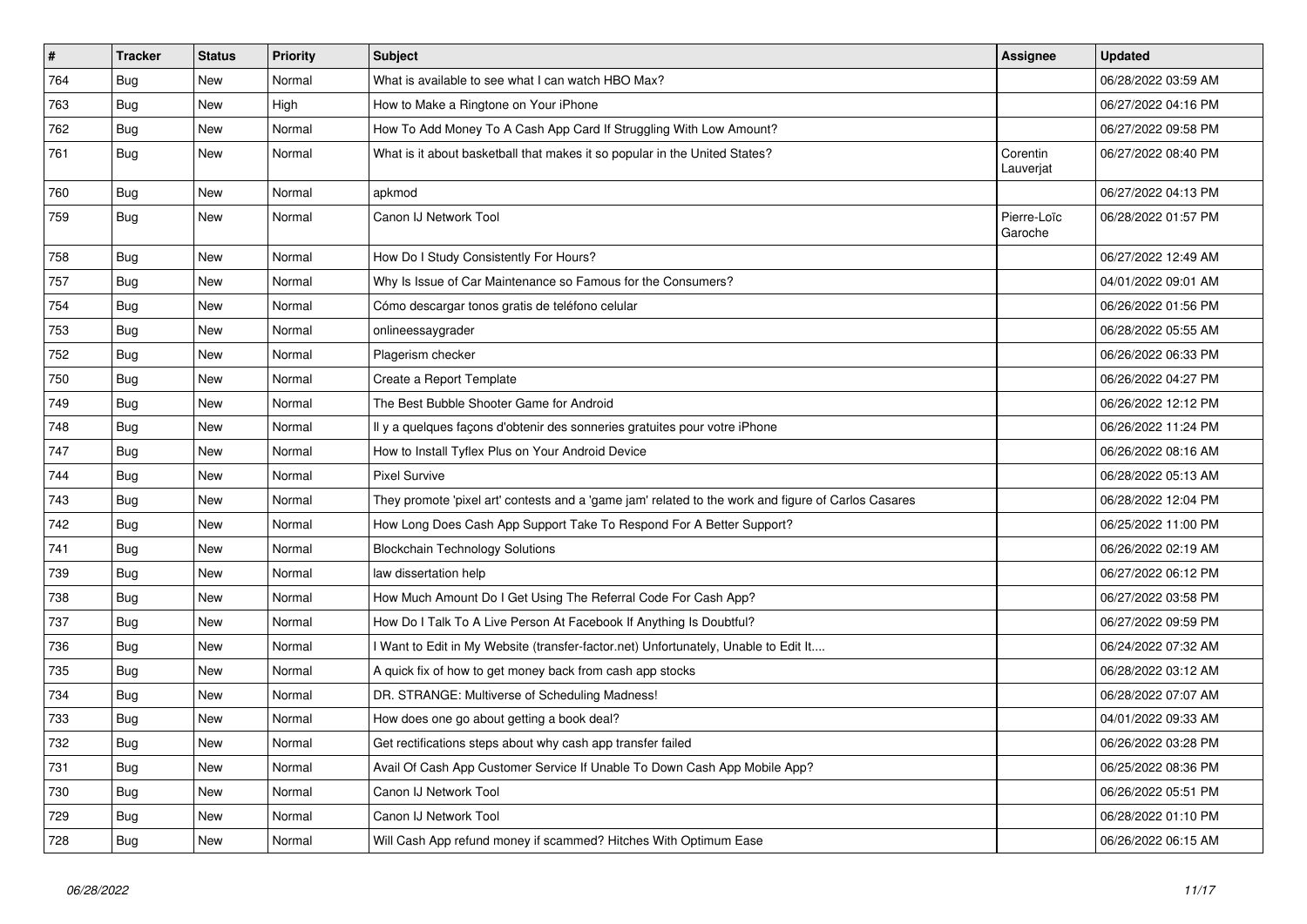| $\pmb{\#}$ | Tracker    | <b>Status</b> | <b>Priority</b> | <b>Subject</b>                                                               | Assignee               | <b>Updated</b>      |
|------------|------------|---------------|-----------------|------------------------------------------------------------------------------|------------------------|---------------------|
| 727        | <b>Bug</b> | New           | Normal          | Drive for speed simulator mod apk                                            | Pierre-Loïc<br>Garoche | 06/27/2022 06:33 AM |
| 726        | <b>Bug</b> | New           | Normal          | Mobile Application Development Services                                      |                        | 06/27/2022 09:10 AM |
| 724        | Bug        | New           | Normal          | Dial Chime Customer support number for a quick response                      |                        | 06/28/2022 11:30 AM |
| 723        | Bug        | <b>New</b>    | High            | The best horror game in 2021                                                 | Christophe<br>Garion   | 06/28/2022 07:06 AM |
| 722        | Bug        | New           | Normal          | Vergrößern Sie Instagram-Fotos mit instazoom                                 | Christophe<br>Garion   | 06/28/2022 07:21 AM |
| 721        | Bug        | New           | Normal          | Cómo instalar un Mod Apk                                                     |                        | 06/24/2022 09:39 PM |
| 720        | <b>Bug</b> | New           | Normal          | How does Cash App Phone Number provide a quick treatment?                    |                        | 06/27/2022 08:02 AM |
| 719        | <b>Bug</b> | New           | Normal          | How Do I Send \$5000 Through Cash App Account With Ease?                     |                        | 06/26/2022 10:14 PM |
| 718        | Bug        | New           | High            | Solve Complex Accounting Assignments                                         | Hamza<br>Bourbouh      | 06/27/2022 08:38 PM |
| 717        | <b>Bug</b> | New           | Normal          | Disney Plus Apk - Watch Movies and TV Shows on Your Device                   |                        | 06/27/2022 11:38 PM |
| 716        | Bug        | New           | Normal          | La celebración de un BabyShower.                                             |                        | 06/27/2022 12:29 PM |
| 715        | Bug        | New           | Normal          | Puppy Playtime Descargar gratis                                              |                        | 06/27/2022 01:57 PM |
| 714        | <b>Bug</b> | New           | Normal          | Cuevana 3 Premium - Enjoy Your Favorite Movies and TV Shows on Your Smart TV |                        | 06/27/2022 11:43 PM |
| 713        | <b>Bug</b> | New           | High            | Why Cupcake 2048 is a addictive game?                                        | Pierre-Loïc<br>Garoche | 04/01/2022 09:34 AM |
| 712        | Bug        | New           | Normal          | <b>Tips and Tricks</b>                                                       |                        | 06/28/2022 02:40 AM |
| 711        | Bug        | New           | Normal          | Human Fall Flat Apk Download                                                 |                        | 06/28/2022 10:44 AM |
| 710        | <b>Bug</b> | New           | Normal          | Take Necessary Assistance If You Are Unable Activate Cash App Card           |                        | 06/25/2022 09:26 PM |
| 709        | <b>Bug</b> | New           | Normal          | How To Load Cash App Card At Walmart Without Having To Face Any Hassle?      |                        | 06/27/2022 10:30 AM |
| 708        | <b>Bug</b> | New           | Normal          | Efficient ways to proceed with the cash app dispute process?                 |                        | 06/28/2022 04:03 AM |
| 707        | <b>Bug</b> | New           | Normal          | Why Accounting Assignments Are Beneficial For The Students?                  | Pierre-Loïc<br>Garoche | 06/28/2022 07:29 AM |
| 706        | <b>Bug</b> | New           | Normal          | How Can You Cancel A Cash App Payment Without Any Prior Information?         |                        | 06/26/2022 09:13 AM |
| 705        | <b>Bug</b> | New           | Normal          | wuxiaworld                                                                   |                        | 06/28/2022 06:56 AM |
| 704        | <b>Bug</b> | New           | Normal          | Reach support team of Chime Customer Service for instant help                |                        | 06/28/2022 04:57 AM |
| 703        | Bug        | New           | Normal          | For real-time help, dial Facebook customer service number                    |                        | 06/27/2022 12:08 PM |
| 702        | Bug        | New           | Normal          | Avail Chime Customer Service to know How To Get Chime Bank Statement         |                        | 06/28/2022 04:58 AM |
| 701        | Bug        | New           | Normal          | Why Law Essay Helper UK is Necessary?                                        |                        | 06/28/2022 08:12 AM |
| 700        | Bug        | New           | Normal          | Cómo descargar Poppy Playtime                                                |                        | 04/01/2022 09:30 AM |
| 699        | Bug        | New           | Normal          | Would you be able to utilize Cash App Twitch?                                |                        | 06/28/2022 03:12 AM |
| 697        | Bug        | New           | Normal          | How to Descargar Pura TV For Android                                         |                        | 06/27/2022 03:57 PM |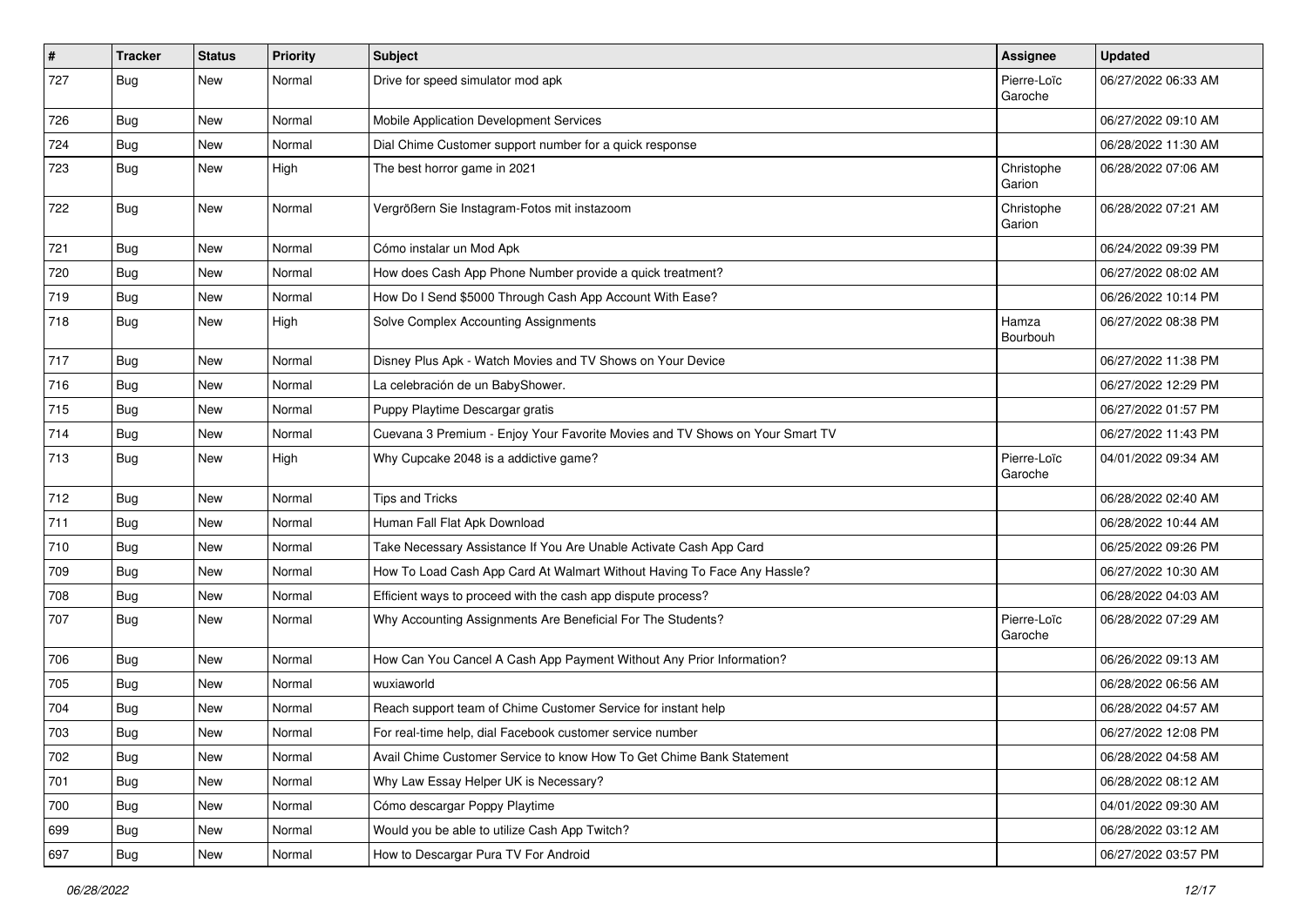| $\vert$ # | <b>Tracker</b> | <b>Status</b> | Priority | Subject                                                               | <b>Assignee</b>        | <b>Updated</b>      |
|-----------|----------------|---------------|----------|-----------------------------------------------------------------------|------------------------|---------------------|
| 696       | <b>Bug</b>     | New           | Normal   | How to Install the TuMangaOnline App                                  |                        | 06/27/2022 02:49 AM |
| 695       | Bug            | New           | Normal   | Refer Listas IPTV Apk                                                 |                        | 06/27/2022 05:13 PM |
| 694       | Bug            | New           | Normal   | How to Get Guidance On How To Cash App Withdrawal Limit?              | Christophe<br>Garion   | 06/28/2022 11:03 AM |
| 692       | Bug            | New           | Normal   | Esports 888b                                                          |                        | 06/12/2022 10:04 AM |
| 691       | Bug            | New           | Normal   | tea garden dublin                                                     |                        | 04/01/2022 09:31 AM |
| 690       | Bug            | New           | Normal   | campervan hire                                                        |                        | 06/28/2022 11:55 AM |
| 689       | Bug            | New           | Normal   | How to use twitch.tv/activate?                                        |                        | 06/28/2022 09:14 AM |
| 688       | Bug            | New           | Normal   | How to use twitch.tv/activate?                                        |                        | 06/24/2022 04:16 AM |
| 687       | <b>Bug</b>     | <b>New</b>    | Normal   | How to use twitch.tv/activate?                                        |                        | 06/28/2022 05:51 AM |
| 686       | Bug            | New           | Normal   | Welcome To The Most Demandable Mahipalpur Escorts Agency              |                        | 06/27/2022 03:45 PM |
| 685       | Bug            | New           | Low      | youtube thumbnail downloader                                          | Pierre-Loïc<br>Garoche | 06/28/2022 04:26 AM |
| 684       | Bug            | <b>New</b>    | Normal   | Difference between paper map and online map                           |                        | 06/27/2022 09:55 PM |
| 682       | Bug            | New           | Normal   | Does Facebook customer service live chat allow to speak with someone? |                        | 06/27/2022 05:19 PM |
| 679       | <b>Bug</b>     | <b>New</b>    | Normal   | Word Finder helps you to play word games better                       |                        | 04/01/2022 09:34 AM |
| 678       | Bug            | New           | Normal   | How to be a winner in buidnow gg                                      |                        | 06/28/2022 10:22 AM |
| 677       | Bug            | New           | Normal   | Logo Design Services Near Me                                          |                        | 06/27/2022 07:18 PM |
| 676       | Bug            | New           | Normal   | Does Facebook customer service live chat allow to speak with someone? |                        | 04/01/2022 09:39 AM |
| 675       | <b>Bug</b>     | New           | Normal   | What Are Smart Tactics To Fix Cash App Transfer Failed Hurdles?       |                        | 06/27/2022 09:51 AM |
| 674       | Bug            | New           | Normal   | The best game in 2021                                                 | Pierre-Loïc<br>Garoche | 06/28/2022 08:19 AM |
| 673       | Bug            | New           | Normal   | Learn the basics of pixel art - Clear grid                            |                        | 06/27/2022 05:06 PM |
| 672       | Bug            | New           | Normal   | The easiest way to delete ringtones on iPhone                         |                        | 06/27/2022 03:38 AM |
| 671       | Bug            | New           | Normal   | Hot games                                                             | Pierre-Loïc<br>Garoche | 06/27/2022 07:40 AM |
| 670       | Bug            | New           | Normal   | JTWhatsApp Apk - The New and Improved WhatsApp                        |                        | 06/28/2022 12:32 PM |
| 668       | <b>Bug</b>     | New           | Normal   | Get to know Cash App Refund Process here                              |                        | 06/27/2022 02:38 PM |
| 667       | <b>Bug</b>     | New           | Normal   | What Is a Ringtone?                                                   |                        | 06/28/2022 06:00 AM |
| 666       | Bug            | New           | Normal   | 470+ pages à colorier de Noël                                         |                        | 06/28/2022 10:02 AM |
| 664       | Bug            | New           | Normal   | Tea TV Apk Download - The Best Way to Watch Movies Offline            |                        | 06/26/2022 12:59 PM |
| 663       | Bug            | New           | Normal   | Know how the Cash app twitches words in a detailed way.               | Pierre-Loïc<br>Garoche | 05/22/2022 05:44 PM |
| 662       | Bug            | New           | Normal   | Oreo TV Download - The Easiest Way to Watch Live TV                   |                        | 06/27/2022 03:14 PM |
| 661       | Bug            | New           | Normal   | Turbo VPN MOD APK Download                                            |                        | 06/27/2022 07:18 PM |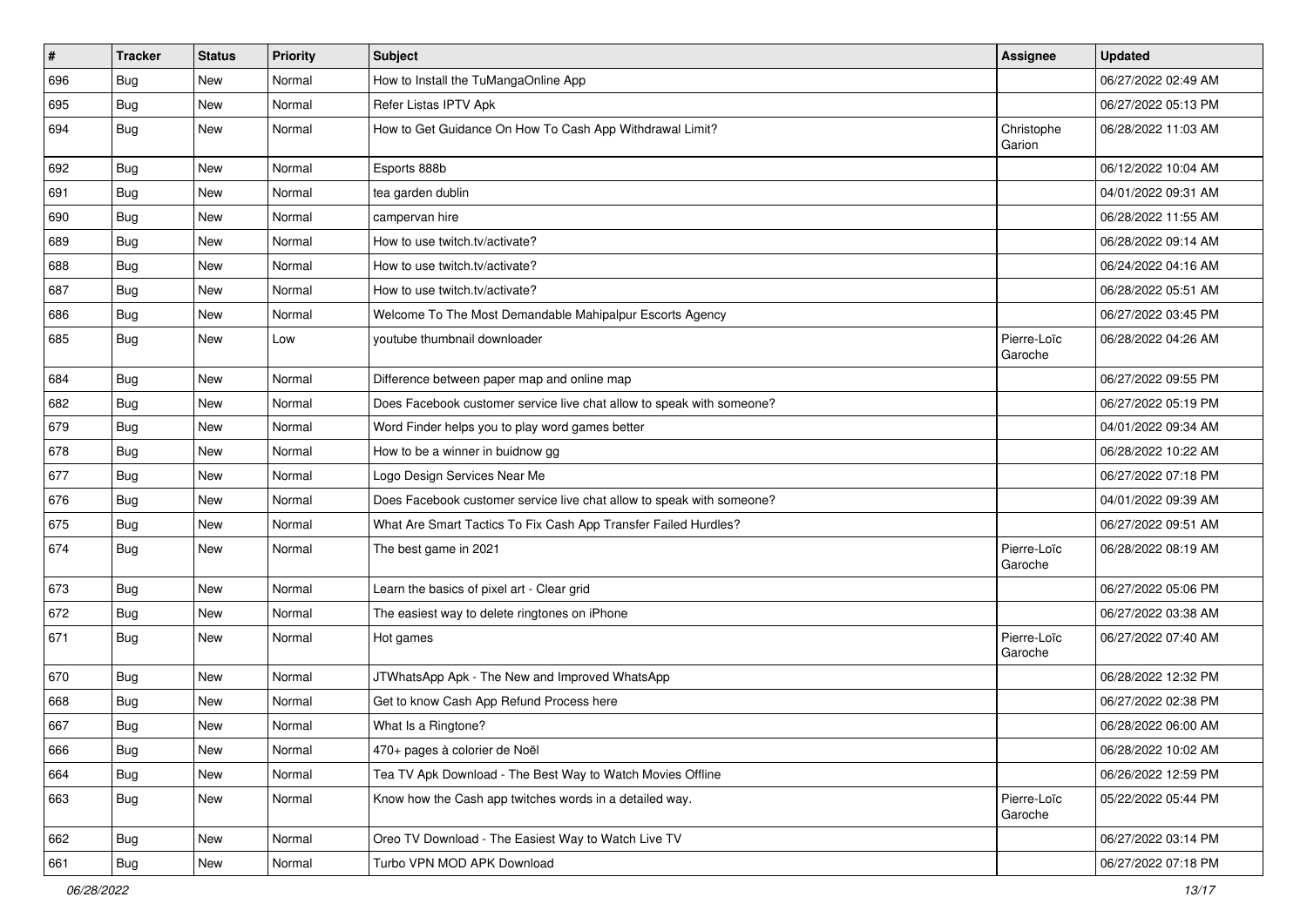| $\sharp$ | Tracker    | <b>Status</b> | Priority | Subject                                                                          | <b>Assignee</b> | <b>Updated</b>      |
|----------|------------|---------------|----------|----------------------------------------------------------------------------------|-----------------|---------------------|
| 660      | <b>Bug</b> | New           | Normal   | Anchovies Nutrition Facts And Health Benefits                                    |                 | 04/01/2022 09:40 AM |
| 659      | Bug        | <b>New</b>    | Normal   | Olive Oil Properties And Health Benefits                                         |                 | 06/27/2022 06:34 PM |
| 658      | Bug        | New           | Normal   | Watermelon Nutrition Facts And Health Benefits                                   |                 | 06/28/2022 01:57 AM |
| 657      | Bug        | New           | Normal   | Coconut Nutrition Facts And Health Benefits                                      |                 | 06/27/2022 08:56 AM |
| 656      | Bug        | New           | Normal   | Kiwi Nutrition Facts And Health Benefits                                         |                 | 06/27/2022 06:45 PM |
| 655      | Bug        | New           | Normal   | <b>Eggplant Health Benefits</b>                                                  |                 | 06/27/2022 03:40 PM |
| 653      | Bug        | New           | Normal   | Jujube (Jinjoles): Properties And Health Benefits                                |                 | 06/27/2022 08:47 AM |
| 652      | <b>Bug</b> | New           | Normal   | Sesame Health Benefits                                                           |                 | 06/28/2022 03:01 AM |
| 651      | <b>Bug</b> | New           | Normal   | Salmon Health Benefits                                                           |                 | 06/27/2022 12:42 AM |
| 650      | Bug        | New           | Normal   | <b>Cherries Health Benefits</b>                                                  |                 | 06/26/2022 12:57 AM |
| 645      | <b>Bug</b> | New           | Normal   | thong tin chinh xac nhat hom nay                                                 |                 | 06/26/2022 09:46 PM |
| 644      | Bug        | New           | Normal   | <b>TeaTV App Review</b>                                                          |                 | 06/27/2022 11:47 AM |
| 643      | Bug        | New           | Normal   | Oreo TV Apk Download                                                             |                 | 06/26/2022 11:50 PM |
| 642      | <b>Bug</b> | New           | Normal   | thong tin thoi tiet ngay hom nay                                                 |                 | 06/27/2022 10:03 AM |
| 641      | <b>Bug</b> | New           | Normal   | Get Best Economics Dissertation Writing Service                                  |                 | 06/25/2022 10:04 AM |
| 640      | Bug        | New           | Normal   | play game with me                                                                |                 | 06/28/2022 06:33 AM |
| 639      | Bug        | New           | Normal   | thong tin chinh xac                                                              |                 | 06/27/2022 09:48 AM |
| 638      | <b>Bug</b> | New           | Normal   | Run 3 game                                                                       |                 | 06/26/2022 06:31 AM |
| 636      | <b>Bug</b> | New           | Normal   | What is the most popular furniture color?                                        |                 | 06/25/2022 04:57 PM |
| 635      | <b>Bug</b> | New           | Normal   | Buy Steroids Online with OurMedicnes.com   Best Quality Steroids                 |                 | 06/26/2022 12:01 AM |
| 634      | Bug        | New           | Normal   | Buy Vidalista Tablets (Tadalafil) at [\$25 OFF + Free Shipping] Vidalistatablets |                 | 06/27/2022 07:24 PM |
| 633      | <b>Bug</b> | New           | Normal   | How i can i solve my issue                                                       |                 | 04/01/2022 09:38 AM |
| 632      | Bug        | New           | Normal   | CheapestMedsShop   100% Safe Medicines Online in UK & AUS.                       |                 | 06/28/2022 09:52 AM |
| 631      | <b>Bug</b> | New           | Normal   | How Can I Load Cash App Card at Walmart straight away?                           |                 | 06/26/2022 04:07 PM |
| 630      | <b>Bug</b> | New           | Normal   | How Can I Load Cash App Card at Walmart straight away?                           |                 | 06/26/2022 12:04 AM |
| 629      | Bug        | New           | Normal   | How Can I Load Cash App Card at Walmart straight away?                           |                 | 06/28/2022 06:07 AM |
| 628      | <b>Bug</b> | New           | Normal   | CV reviewing services!                                                           |                 | 06/28/2022 12:17 AM |
| 627      | <b>Bug</b> | New           | Normal   | <b>HELO</b>                                                                      |                 | 06/28/2022 11:28 AM |
| 625      | <b>Bug</b> | New           | Normal   | The best free online driving directions tool                                     |                 | 04/01/2022 09:28 AM |
| 624      | Bug        | New           | Normal   | Use go with the Driving Directions for your go                                   |                 | 06/21/2022 04:54 AM |
| 623      | Bug        | New           | Normal   | Listen to online radio stations for mobile phones                                |                 | 06/28/2022 06:33 AM |
| 622      | <b>Bug</b> | New           | Normal   | CheapestMedsShop   100% Safe Medicines Online in UK & AUS.                       |                 | 06/28/2022 05:22 AM |
| 621      | <b>Bug</b> | New           | Normal   | Buy All Modafinil & Armodafinil Tablets @Buy Modafinil US                        |                 | 06/28/2022 06:49 AM |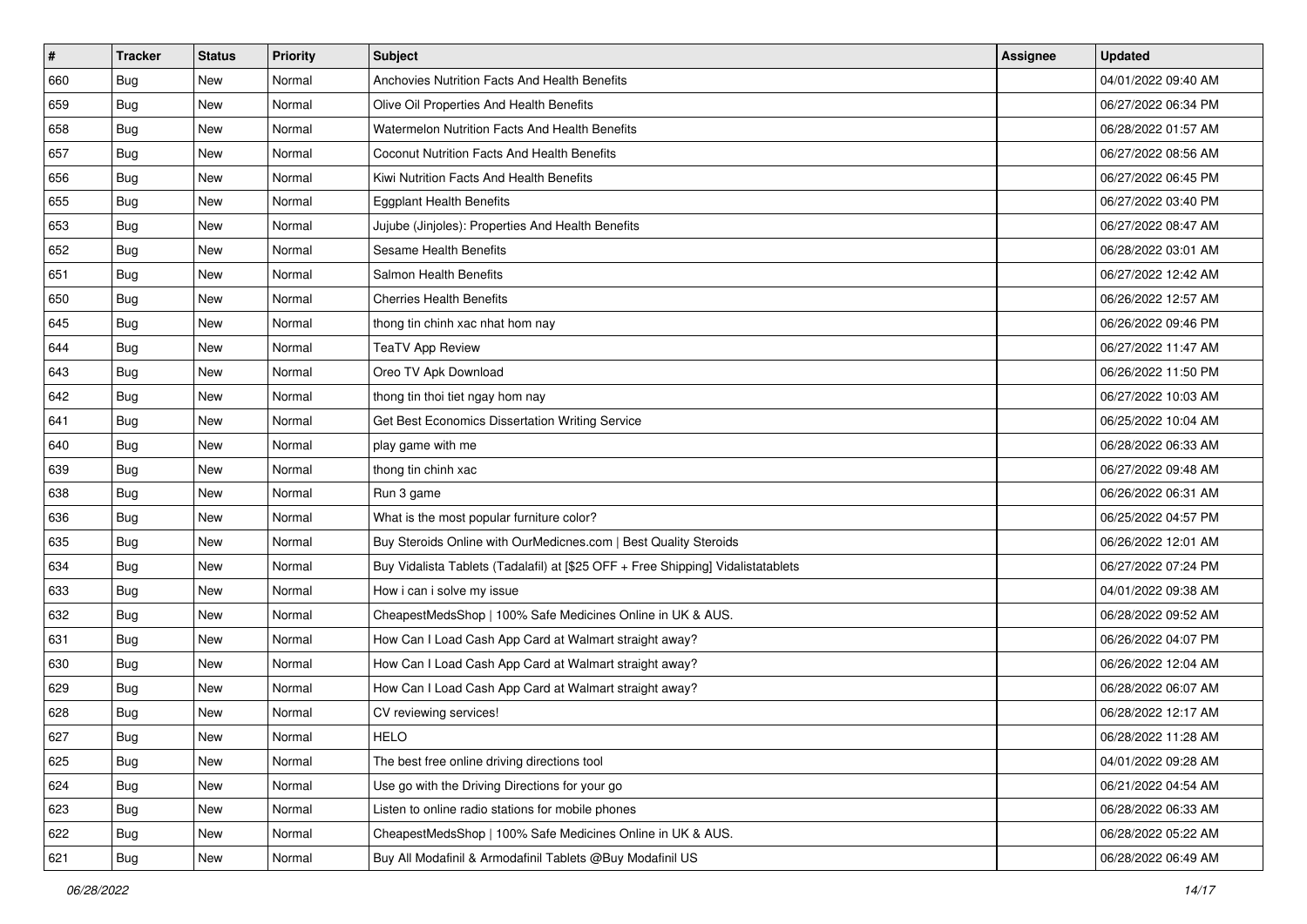| $\vert$ # | <b>Tracker</b> | <b>Status</b> | <b>Priority</b> | <b>Subject</b>                                                                                                                                                                                                                                                        | <b>Assignee</b>        | <b>Updated</b>      |
|-----------|----------------|---------------|-----------------|-----------------------------------------------------------------------------------------------------------------------------------------------------------------------------------------------------------------------------------------------------------------------|------------------------|---------------------|
| 620       | Bug            | New           | Normal          | Viagra Meds: Fastest & Quick Delivery On Your Doorstep - USA                                                                                                                                                                                                          |                        | 06/28/2022 04:33 AM |
| 619       | Bug            | New           | Normal          | Online Trusted Medicine Store in US for Health - Genericmedsupply                                                                                                                                                                                                     |                        | 06/27/2022 12:12 AM |
| 618       | Bug            | New           | Normal          | Buy Steroids Online with OurMedicnes.com   Best Quality Steroids                                                                                                                                                                                                      |                        | 06/27/2022 06:17 PM |
| 617       | Bug            | New           | Normal          | Buy Vidalista Tablets (Tadalafil) at [\$25 OFF + Free Shipping] Vidalistatablets                                                                                                                                                                                      |                        | 06/28/2022 03:33 AM |
| 616       | Bug            | New           | Normal          | Buy Anavar Tablets   Anavar For Sale in USA, UK & Australia                                                                                                                                                                                                           |                        | 06/28/2022 02:12 AM |
| 615       | Bug            | New           | Normal          | CheapestMedsShop   100% Safe Medicines Online in USA UK & AUS.                                                                                                                                                                                                        |                        | 06/27/2022 02:19 PM |
| 614       | Bug            | New           | Normal          | Como baixar o MOD APK no celular                                                                                                                                                                                                                                      |                        | 06/27/2022 09:26 AM |
| 613       | Bug            | New           | Normal          | Buy Aspadol 100mg Tab Online in US, UK, AU   Erospharmacy                                                                                                                                                                                                             |                        | 06/27/2022 02:16 PM |
| 612       | Bug            | New           | Normal          | Luxury Slingshot Rental                                                                                                                                                                                                                                               |                        | 06/27/2022 07:36 PM |
| 609       | Bug            | New           | High            | Online Trusted Medicine Store in US for Health - Genericmedsupply                                                                                                                                                                                                     |                        | 06/27/2022 12:02 PM |
| 607       | Bug            | New           | Normal          | Vex 5                                                                                                                                                                                                                                                                 |                        | 06/27/2022 11:24 PM |
| 604       | Bug            | New           | Normal          | Idle Game Online                                                                                                                                                                                                                                                      |                        | 06/28/2022 04:30 AM |
| 603       | Bug            | <b>New</b>    | Normal          | Premiere gratuito da lista de IPTV                                                                                                                                                                                                                                    |                        | 06/28/2022 03:48 AM |
| 602       | Bug            | New           | Normal          | Best Essay Writing Service UK                                                                                                                                                                                                                                         | Pierre-Loïc<br>Garoche | 06/27/2022 05:53 PM |
| 601       | Bug            | New           | Normal          | Best Essay Writing Service UK                                                                                                                                                                                                                                         | Pierre-Loïc<br>Garoche | 06/27/2022 09:13 PM |
| 600       | Bug            | New           | Normal          | Play Store Pro                                                                                                                                                                                                                                                        |                        | 06/27/2022 09:43 PM |
| 599       | Bug            | New           | Normal          | Do you know how to delete cash app account from your computer?                                                                                                                                                                                                        |                        | 06/27/2022 09:05 PM |
| 598       | Bug            | New           | Normal          | Universo s / f Download                                                                                                                                                                                                                                               |                        | 06/25/2022 03:38 PM |
| 597       | Bug            | New           | Normal          | Universo s / f Download                                                                                                                                                                                                                                               |                        | 06/28/2022 03:36 AM |
| 596       | Bug            | New           | Normal          | <b>Kids Games</b>                                                                                                                                                                                                                                                     |                        | 06/27/2022 04:08 AM |
| 595       | Bug            | <b>New</b>    | Normal          | RFM Online - une révolution dans la gestion de l'identité numérique                                                                                                                                                                                                   |                        | 06/27/2022 11:06 PM |
| 593       | Bug            | New           | Normal          | Eiffel Spark Ultimate C2 SN series is a fully synthetic range of advanced performance engine oils blended in<br>high performance fully synthetic (PAO - polyalphaolefin) basestocks fortified with advanced technology additive<br>system, specifically formulated to |                        | 06/28/2022 09:53 AM |
| 592       | Bug            | New           | Normal          | Deezer Premium APK - Baixe músicas de qualquer lugar do mundo de graça                                                                                                                                                                                                |                        | 06/27/2022 10:23 PM |
| 591       | Bug            | New           | Normal          | How To Find Facebook Modifications For Your Spotify Premium Apk?                                                                                                                                                                                                      |                        | 06/27/2022 08:41 AM |
| 590       | <b>Bug</b>     | New           | Normal          | Follow proper initiatives to check my cash app card balance:                                                                                                                                                                                                          |                        | 06/27/2022 09:57 AM |
| 589       | <b>Bug</b>     | New           | Normal          | How can I get the cash app phone number of customer support?                                                                                                                                                                                                          |                        | 06/28/2022 07:11 AM |
| 588       | Bug            | New           | Normal          | YouTube Vanced Apk Manager App - Como instalá-lo                                                                                                                                                                                                                      |                        | 06/27/2022 05:52 AM |
| 587       | Bug            | New           | Normal          | Why Picsart Pro Offers Great Features                                                                                                                                                                                                                                 |                        | 06/27/2022 05:28 PM |
| 586       | <b>Bug</b>     | New           | Normal          | Best Modifications For Your Mobile Phone                                                                                                                                                                                                                              |                        | 06/27/2022 07:15 PM |
| 585       | Bug            | New           | Normal          | What is cash app help number?                                                                                                                                                                                                                                         |                        | 06/26/2022 06:21 PM |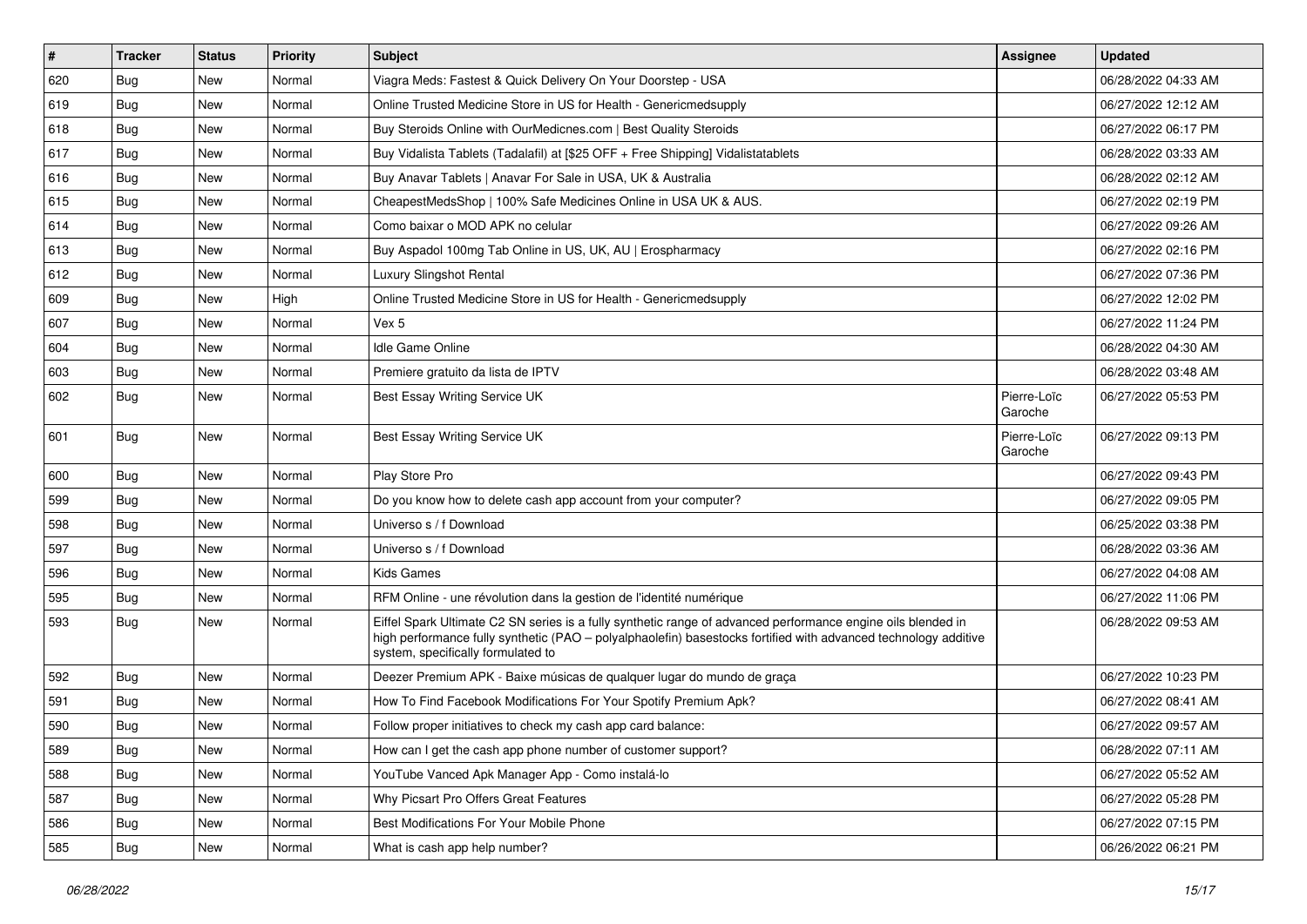| $\vert$ # | <b>Tracker</b> | <b>Status</b> | <b>Priority</b> | <b>Subject</b>                                                                      | <b>Assignee</b>        | <b>Updated</b>      |
|-----------|----------------|---------------|-----------------|-------------------------------------------------------------------------------------|------------------------|---------------------|
| 584       | Bug            | New           | Normal          | Want the cash app customer service number to check balance?                         |                        | 06/28/2022 01:53 AM |
| 583       | <b>Bug</b>     | <b>New</b>    | High            | Need the Cash app customer service phone number?                                    |                        | 06/27/2022 04:49 PM |
| 582       | Bug            | New           | Normal          | Cash App Won't Let Me Send Money If There Is A Low Balance Available                | Pierre-Loïc<br>Garoche | 06/26/2022 02:39 PM |
| 581       | Bug            | New           | Normal          | E-Learning Course Help                                                              |                        | 06/28/2022 03:36 AM |
| 580       | Bug            | New           | High            | What is Narrative Essay?                                                            | Christophe<br>Garion   | 06/26/2022 04:49 PM |
| 579       | Bug            | New           | Normal          | YOUR CV MAKES YOUR FIRST IMPRESSION                                                 | Christophe<br>Garion   | 06/27/2022 12:22 PM |
| 577       | Bug            | New           | Normal          | Follow these easy steps to make Admiral Casino Login                                |                        | 06/28/2022 03:52 AM |
| 576       | Bug            | New           | Normal          | So laden Sie ein Instagram-Bild herunter                                            |                        | 06/28/2022 01:51 PM |
| 574       | <b>Bug</b>     | New           | Normal          | How to fix the Epson printer offline issue due to a wired connection?               |                        | 06/28/2022 12:52 PM |
| 573       | Bug            | New           | Normal          | Experimente lo mejor en la aplicación Apk de juegos gratis                          |                        | 06/28/2022 12:55 AM |
| 571       | Bug            | New           | Normal          | How may the Cash app dispute your trade?                                            | Pierre-Loïc<br>Garoche | 06/27/2022 02:39 PM |
| 570       | Bug            | <b>New</b>    | Normal          | What is Sutton bank cash app customer service phone number?                         | Pierre-Loïc<br>Garoche | 06/26/2022 07:49 AM |
| 569       | Bug            | New           | Normal          | What is the incoming and outgoing mail server for Outlook IMAP settings?            | Pierre-Loïc<br>Garoche | 06/27/2022 02:29 AM |
| 568       | <b>Bug</b>     | New           | Normal          | Instale a versão mais recente do YouTube Premium                                    |                        | 06/27/2022 08:56 PM |
| 567       | Bug            | New           | Normal          | Singapore assignment help                                                           |                        | 06/28/2022 04:12 AM |
| 566       | <b>Bug</b>     | New           | Normal          | Kinemaster Pro Download - los App Review                                            |                        | 04/01/2022 09:27 AM |
| 565       | Bug            | New           | Normal          | How To Install RepelisPlus On Your Android Phone?                                   |                        | 06/28/2022 09:46 AM |
| 564       | <b>Bug</b>     | New           | Normal          | How To Install RepelisPlus On Your Android Phone?                                   |                        | 06/27/2022 12:23 PM |
| 563       | Bug            | New           | Normal          | Understanding the Difference Between Free and Paid Mod Apks                         |                        | 06/28/2022 06:51 AM |
| 562       | Bug            | New           | Normal          | Learn Basic Mahjong Rules                                                           |                        | 06/23/2022 12:48 AM |
| 561       | Bug            | New           | Normal          | Enjoy the Full YouTube Premium Experience With YouTube Premium Membership           |                        | 06/27/2022 09:33 PM |
| 560       | Bug            | New           | Normal          | Whatsapp Aero - Make Your Phone Auto Connect                                        |                        | 04/01/2022 09:28 AM |
| 559       | <b>Bug</b>     | <b>New</b>    | High            | What Are Permission For Applications like Facebook Sending MMS?                     |                        | 06/27/2022 08:34 PM |
| 556       | <b>Bug</b>     | New           | Normal          | Play Game Mod Apk With Your Friends                                                 |                        | 06/27/2022 09:42 PM |
| 555       | Bug            | New           | Normal          | web design development in hyderabad                                                 |                        | 06/28/2022 05:01 AM |
| 554       | Bug            | New           | Normal          | XvideoStudio Video Editor APK Free Download on TechToDown                           |                        | 06/27/2022 08:59 PM |
| 553       | Bug            | New           | Normal          | Cinema HD APK - Free Movie Enjoyment App on Android                                 |                        | 06/26/2022 01:39 PM |
| 551       | Bug            | New           | Normal          | Why Do Students Need Online Best Dissertation Writing Services?                     |                        | 06/28/2022 03:03 AM |
| 550       | Bug            | New           | Normal          | Nederland FM - beste manieren om naar internationale radio op internet te luisteren |                        | 06/27/2022 12:45 PM |